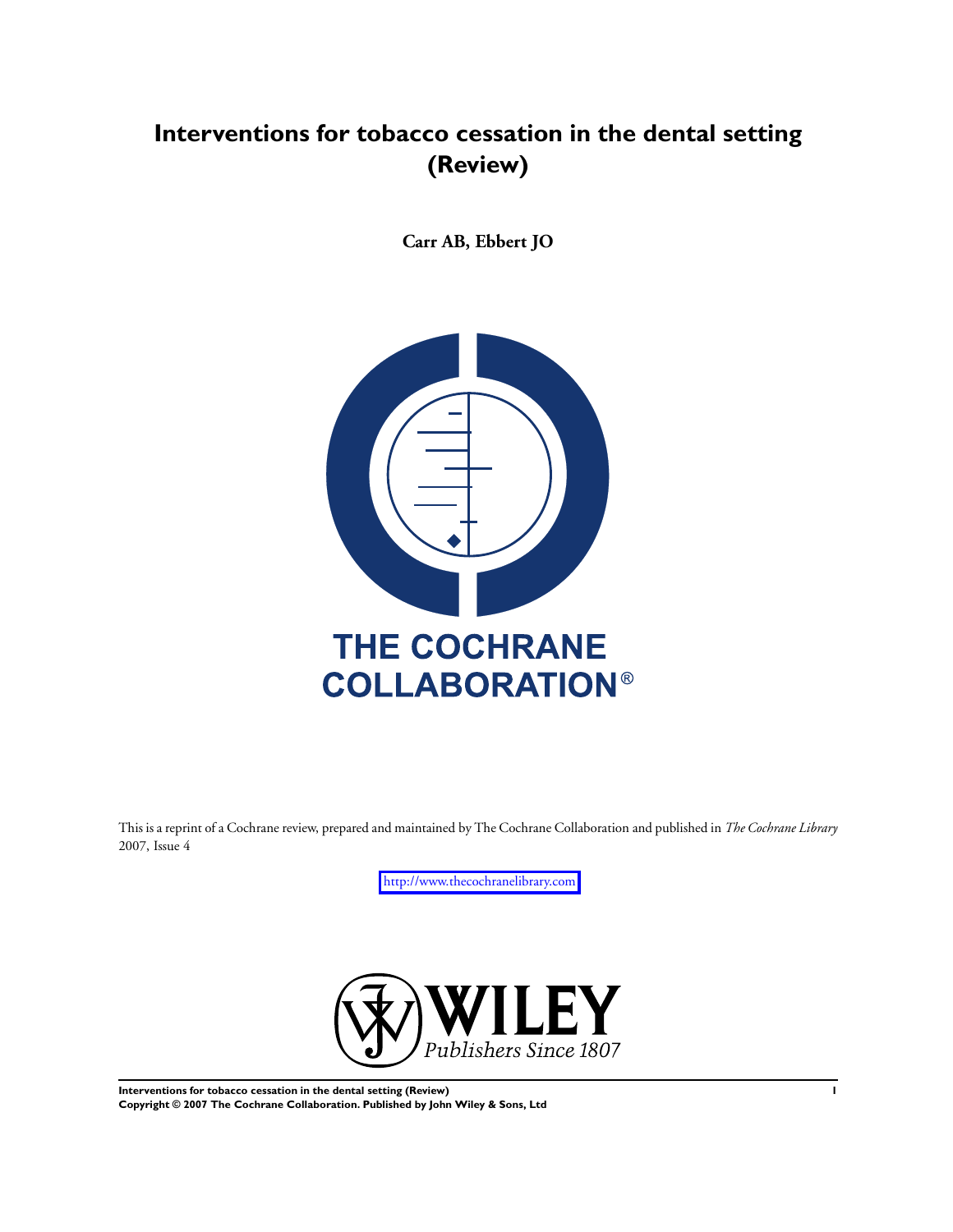# **TABLE OF CONTENTS**

| <b>ABSTRACT</b><br><u>. In the second contract of the second contract of the second contract of the second contract of the second con</u><br>$\mathbf{1}$                                                                                               |
|---------------------------------------------------------------------------------------------------------------------------------------------------------------------------------------------------------------------------------------------------------|
| $\overline{2}$                                                                                                                                                                                                                                          |
| $\overline{2}$<br><b>BACKGROUND</b>                                                                                                                                                                                                                     |
| $\overline{c}$                                                                                                                                                                                                                                          |
| 3                                                                                                                                                                                                                                                       |
| 3                                                                                                                                                                                                                                                       |
| 4                                                                                                                                                                                                                                                       |
| DESCRIPTION OF STUDIES resources and contract the contract of the studies of the contract of the contract of the contract of the contract of the contract of the contract of the contract of the contract of the contract of t<br>4                     |
| 5                                                                                                                                                                                                                                                       |
| 5                                                                                                                                                                                                                                                       |
| 6                                                                                                                                                                                                                                                       |
| 7                                                                                                                                                                                                                                                       |
| 7                                                                                                                                                                                                                                                       |
| 7                                                                                                                                                                                                                                                       |
| 7                                                                                                                                                                                                                                                       |
| $\overline{7}$                                                                                                                                                                                                                                          |
| <b>TABLES</b><br>a constitution de la constitution de la constitution de la constitution de la constitution de la constitution<br>11                                                                                                                    |
| 11                                                                                                                                                                                                                                                      |
| 14                                                                                                                                                                                                                                                      |
| 16                                                                                                                                                                                                                                                      |
| Table 01. Behavioural vs usual care: Smokeless tobacco users, >=12 months<br>16                                                                                                                                                                         |
| 16                                                                                                                                                                                                                                                      |
| Table 03. Behavioural vs usual care: Actively seeking treatment, >=12 months<br>16                                                                                                                                                                      |
| Table 04. Behavioural vs usual care: Not actively seeking treatment, >=12 months<br>16                                                                                                                                                                  |
| 17                                                                                                                                                                                                                                                      |
| 17                                                                                                                                                                                                                                                      |
| <b>ANALYSES</b><br>and the contract of the contract of the contract of the contract of the contract of the contract of the contract of the contract of the contract of the contract of the contract of the contract of the contract of the contra<br>17 |
| 17                                                                                                                                                                                                                                                      |
| INDEX TERMS residences and contract the contract of the contract of the contract of the contract of the contract of the contract of the contract of the contract of the contract of the contract of the contract of the contra<br>17                    |
| <b>COVER SHEET</b><br>17                                                                                                                                                                                                                                |
| 19                                                                                                                                                                                                                                                      |
| Analysis 01.01. Comparison 01 Behavioural Interventions vs. Usual Care (adjusted), Outcome 01 Tobacco Abstinence<br>19                                                                                                                                  |
|                                                                                                                                                                                                                                                         |
| Analysis 01.02. Comparison 01 Behavioural Interventions vs. Usual Care (adjusted), Outcome 02 Tobacco Abstinence<br>20                                                                                                                                  |
|                                                                                                                                                                                                                                                         |
| Analysis 01.03. Comparison 01 Behavioural Interventions vs. Usual Care (adjusted), Outcome 03 Method of<br>21                                                                                                                                           |
|                                                                                                                                                                                                                                                         |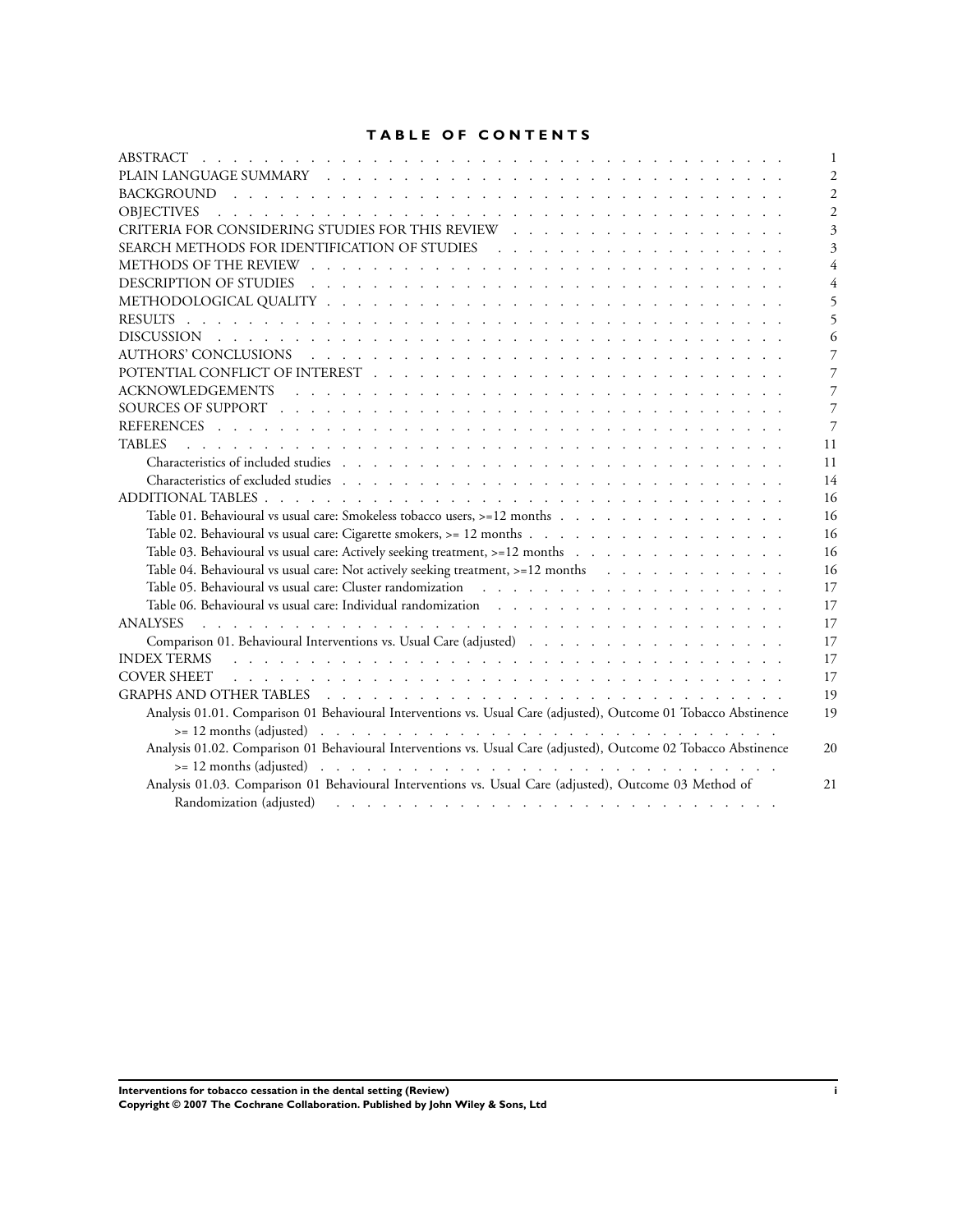# **Interventions for tobacco cessation in the dental setting (Review)**

# **Carr AB, Ebbert JO**

## **This record should be cited as:**

Carr AB, Ebbert JO. Interventions for tobacco cessation in the dental setting. *Cochrane Database of Systematic Reviews* 2006, Issue 1. Art. No.: CD005084. DOI: 10.1002/14651858.CD005084.pub2.

**This version first published online:** 25 January 2006 in Issue 1, 2006. **Date of most recent substantive amendment:** 03 November 2005

# **A B S T R A C T**

### **Background**

Tobacco use has significant adverse effects on oral health. Oral health professionals in the dental office or community setting have a unique opportunity to increase tobacco abstinence rates among tobacco users.

## **Objectives**

This review assesses the effectiveness of interventions for tobacco cessation offered to cigarette smokers and smokeless tobacco users in the dental office or community setting.

## **Search strategy**

We searched the Cochrane Tobacco Addiction group Specialized Register (CENTRAL), MEDLINE (1966-April 2006), EMBASE (1988-April 2006), CINAHL (1982-April 2006), Healthstar (1975-April 2006), ERIC (1967-April 2006), PsycINFO (1984-April 2006), National Technical Information Service database (NTIS, 1964-April 2006), Dissertation Abstracts Online (1861-April 2006), Database of Abstract of Reviews of Effectiveness (DARE, 1995-April April 2006), and Web of Science (1993-April 2006).

## **Selection criteria**

We included randomized and pseudo-randomized clinical trials assessing tobacco cessation interventions conducted by oral health professionals in the dental office or community setting with at least six months of follow up.

#### **Data collection and analysis**

Two authors independently reviewed abstracts for potential inclusion and abstracted data from included trials. Disagreements were resolved by consensus.

## **Main results**

Six clinical trials met the criteria for inclusion in this review. Included studies assessed the efficacy of interventions in the dental office or a school community setting. All studies assessed the efficacy of interventions for smokeless tobacco users, one of which included cigarettes smokers. All studies employed behavioural interventions and only one offered pharmacotherapy as an interventional component. All studies included an oral examination component. Pooling of the studies suggested that interventions conducted by oral health professionals increase tobacco abstinence rates (odds ratio [OR] 1.44; 95% confidence interval [CI]: 1.16 to 1.78) at 12 months or longer. Heterogeneity was evident ( $I^2 = 75\%$ ) and could not be adequately explained through subgroup or sensitivity analyses.

#### **Authors' conclusions**

Available evidence suggests that behavioural interventions for tobacco use conducted by oral health professionals incorporating an oral examination component in the dental office and community setting may increase tobacco abstinence rates among smokeless tobacco users. Differences between the studies limit the ability to make conclusive recommendations regarding the intervention components that should be incorporated into clinical practice.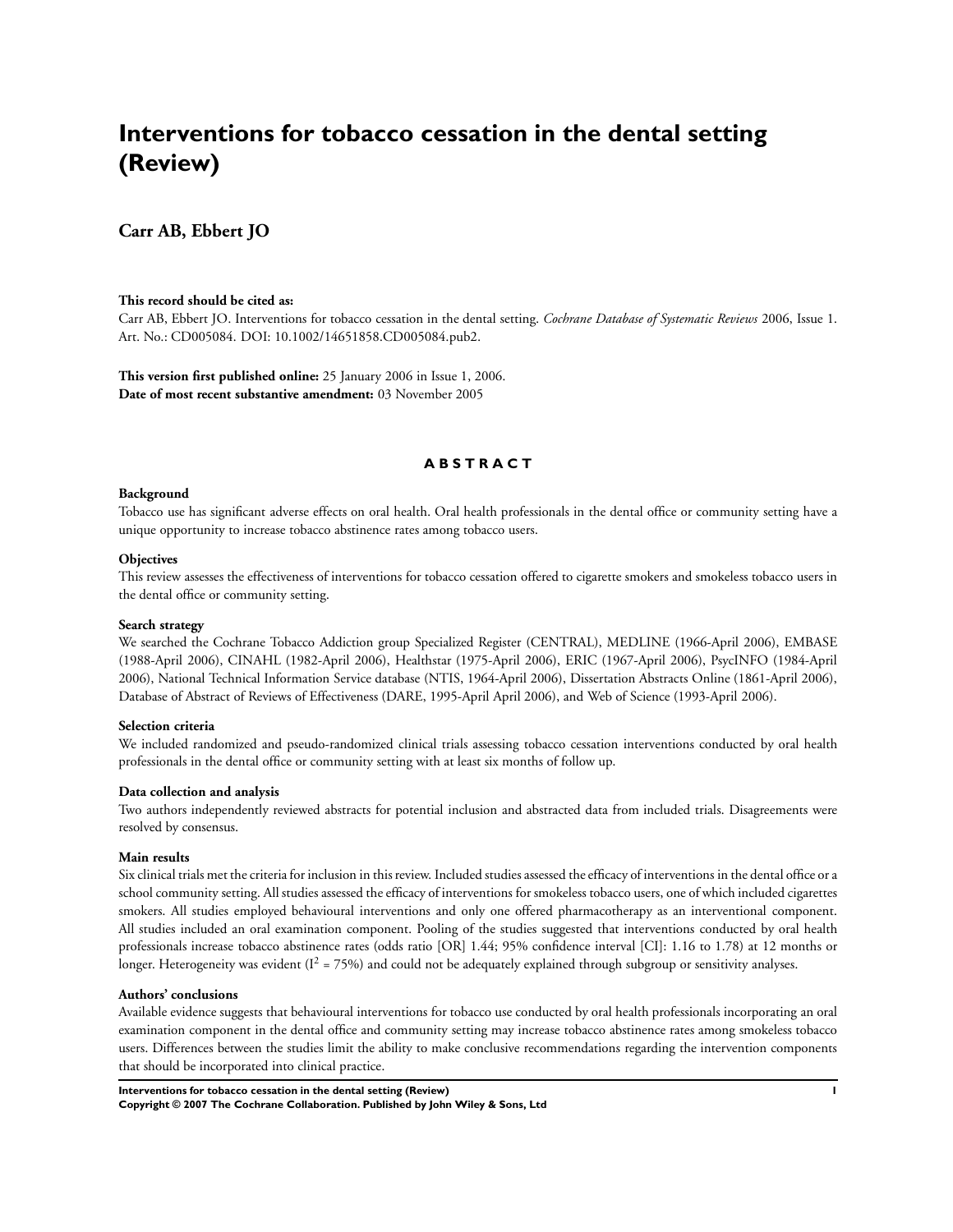## **P L A I N L A N G U A G E S U M M A R Y**

Tobacco cessation counseling interventions delivered by dental professionals may be effective in helping tobacco users to quit.

As well as the well-known harmful effects of smoking on respiratory and cardiovascular systems, tobacco use is associated with an increased risk for oral disease, including oral cancer and periodontal disease. Dental professionals are in a unique position to help tobacco users who present for dental care by providing cessation assistance. We identified and pooled six studies that showed a benefit of tobacco cessation counseling by dental professionals. The odds ratio was 1.44 (95% confidence interval 1.16 to 1.78) at 12 months, in favour of counseling, compared with usual care or no contact. The major implications of these findings are for smokeless tobacco users in the dental settings, as we found limited evidence for the effectiveness of similar interventions for cigarette smokers.

# **B A C K G R O U N D**

In addition to the well-known harmful effects of smoking on respiratory and cardiovascular systems, tobacco use has significant adverse effects on oral health. Cigarette smoking is associated with an increased risk for oral disease (Gelskey 1999; Mecklenburg 1998; Salvi 2000). Tobacco exposes the oral cavity to toxic carcinogens that may have a role in initiation and promotion of cancer, or carcinoma (Mirbod 2000). Tobacco is the major inducer of oral squamous cell carcinoma (SCC) and is considered to be responsible for 50% to 90% of oral cancer cases worldwide (Epstein 1992; Holleb 1996). The incidence of oral SCC is four to seven times greater in smokers than non-smokers (Piyathilake 1995). Oral cancer and pre-cancer occurs more frequently in smokers, and quitting smoking decreases the risk for oral cancer within 5 to 10 years (EU Work group 1998). Tobacco exposure is also harmful to periodontal health, and smoking status is an important factor in the prognosis for periodontal therapy, oral wound healing, implant therapy, and cosmetic dentistry (Mecklenburg 1998). Smoking results in discolourations of both teeth and dental restorations, and is associated with halitosis, diminished taste, and an increased prevalence and severity of periodontal disease (EU Work group 1998). Cigarette smoking is causally associated with an increased prevalence and severity of periodontitis (Gelskey 1999), even when adequate oral hygiene is practiced (Kerdvongbundit 2002). Cessation of smoking may halt disease progression and improve outcomes of periodontal therapy (EU Work group 1998).

Smokeless tobacco use has been reported to cause tooth decay (Tomar 1999) and discoloration of dental restorations (Walsh 2000). Chewing tobacco, in particular, is associated with an increased risk for dental caries due to high sugar content and increased gingival recession. Abrasive particles in chewing tobacco may contribute to significant dental attrition which may require dental restorations in advanced cases (Bowles 1995; Milosevic 1996). Cross-sectional studies have suggested that smokeless tobacco users with co-existing gingivitis have high rates of gingival recession, mucosal pathology, and dental caries (Offenbacher 1985). Smokeless tobacco use has also been associated with irreversible gingival attachment loss resulting in root exposure (Ernster 1990).

Effects of smokeless tobacco use are typically observed at anatomical locations where the tobacco contacts the mucosa, such as the labial vestibule and adjacent periodontium. Both the prevalence and severity of tobacco-related oral lesions demonstrate a doseresponse relationship with the amount, frequency and duration of smokeless tobacco exposure (Little 1992a). Chronic exposure can lead to leukoplakia (Hirsch 1982), a premalignant condition (Silverman 1984; Silverman 1976). Smokeless tobacco use in the United States has been associated with an increased risk for oral cancer in a dose-response fashion (Stockwell 1986; Williams 1977; Winn 1981). Risk may vary depending upon the type of smokeless tobacco used, as the highest rates or oral cancer are observed in countries where smokeless tobacco is consumed with additives (e.g., areca nut) (Critchley 2003).

The dental practice setting provides a unique opportunity to assist tobacco users in achieving tobacco abstinence (Christen 1990). Widespread acceptance of tobacco use interventions in the dental setting have been lacking and limitations in primary care resources have curtailed further efforts (Warnakulasuriya 2002). Compared to other health care providers, dentists more accurately estimate patient tobacco use (Block 1999). However, dental practitioners are less consistent with and supportive of intervention, less likely to report having strong knowledge or skill levels regarding tobacco cessation, and more likely to perceive barriers to tobacco intervention (Block 1999). More than 40% of dentists do not routinely ask about tobacco use and 60% do not routinely advise tobacco users to quit (Tomar 2001).

While 61.5% of dentists believe their patients do not expect tobacco cessation services, 58.5% of their patients felt such services should be provided (Campbell 1999). Barriers to providing tobacco cessation service include concern for patient resistance (Campbell 1994), lack of knowledge, lack of time (Dolan 1997), lack of financial reimbursement (Fried 1992), and a concern for poor co-ordination of care between dentistry and tobacco cessation services (Campbell 1994).

# **O B J E C T I V E S**

We assess the effectiveness of interventions for tobacco cessation

**Interventions for tobacco cessation in the dental setting (Review) 2 Copyright © 2007 The Cochrane Collaboration. Published by John Wiley & Sons, Ltd**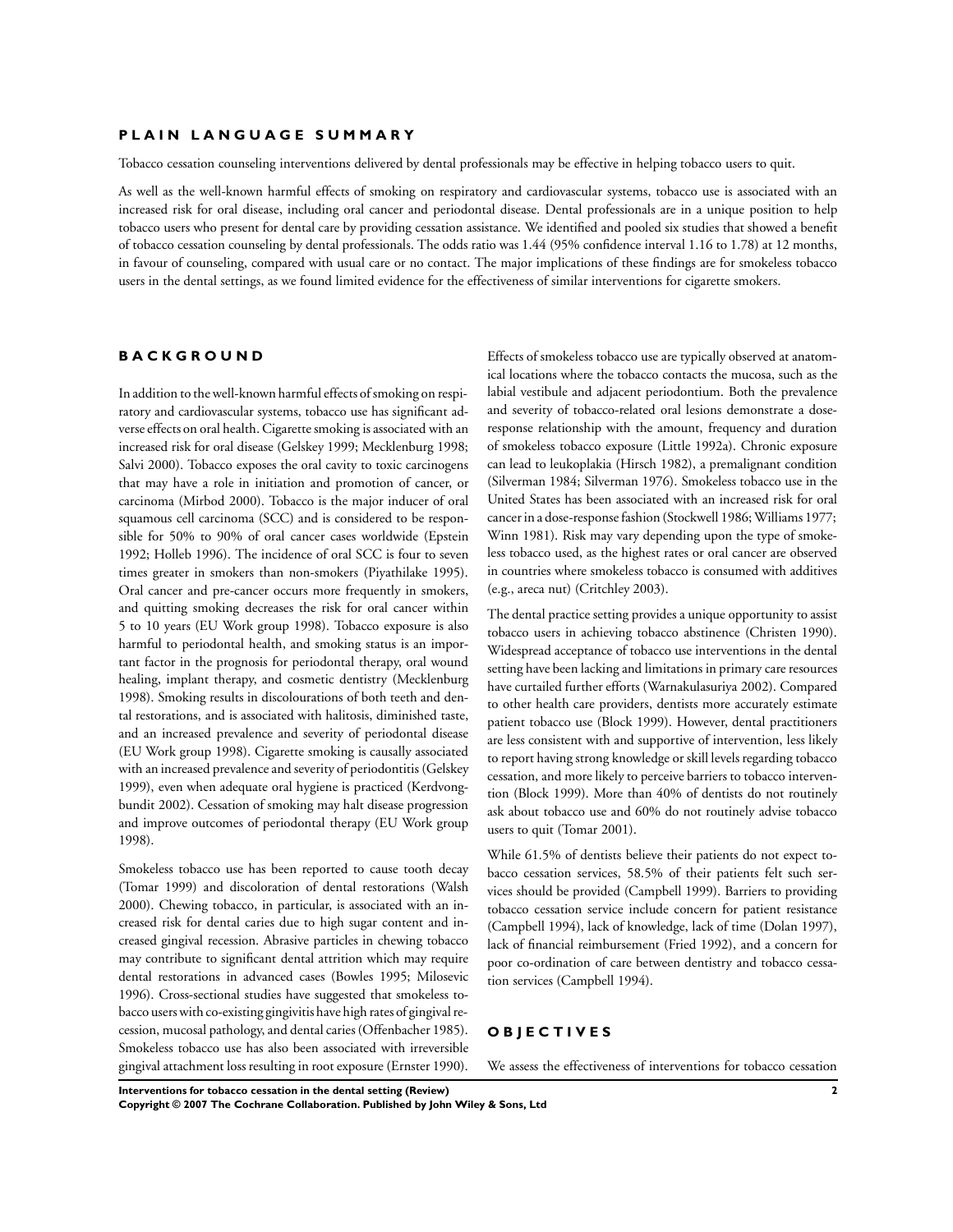offered to cigarette smokers and smokeless tobacco users in the dental office or community setting. We were interested in testing the following hypotheses:

1) In dental settings, brief counseling cessation interventions are more effective than usual care for increasing tobacco abstinence rates among tobacco users.

2) Brief counseling cessation interventions conducted by dental professionals combined with nicotine replacement therapy (NRT) is more effective than NRT alone for increasing tobacco abstinence rates among tobacco users.

3) Tobacco use interventions incorporating personalized feedback from an oral examination is more effective than interventions without personalized feedback from an oral examination for increasing tobacco abstinence rates among tobacco users.

4) Tobacco use interventions conducted by dental health professionals are more effective than interventions conducted by other healthcare professionals for increasing tobacco abstinence rates among tobacco users.

# **CRITERIA FOR CONSIDERING S T U D I E S F O R T H I S R E V I E W**

#### **Types of studies**

All randomized and pseudo-randomized (i.e., by patient number, date of birth, day of attendance) controlled trials were included. The unit of randomization was the dentist or practice for the studies in the dental office setting, and college or high school for the studies in the community setting.

# **Types of participants**

Patients or subjects of any age reporting tobacco use and receiving oral health interventions by dental professionals were included. Subject recruitment and participation included both those actively seeking treatment and those who did not express an interest in quitting. All tobacco users (cigarette, cigar, and pipe smokers, and smokeless tobacco users) were included.

## **Types of intervention**

We included any intervention to promote tobacco use cessation (intervention versus usual care or placebo, and/or intervention versus other intervention), which included a component delivered by a dentist, dental hygienist, dental assistant or office staff in the dental practice setting and any combination of these, as well as the same individuals providing intervention as part of a community effort. Interventions could include brief advice to quit, provision of self-help materials, counseling, pharmacotherapy or any combination of these, or referral to other sources of support. Interventions that were directed at both smokers and smokeless tobacco users were included. Interventions aimed at the training of dental health professionals were included.

## **Types of outcome measures**

The outcome measure was smoking and tobacco use cessation, assessed at least six months from the delivery of the intervention. Trials which did not report tobacco use outcomes or did not have sufficiently long follow up were excluded. Biochemical validation of self-reported cessation was not required but was recorded.

# **S E A R C H M E T H O D S F O R IDENTIFICATION OF STUDIES**

See: methods used in reviews.

The Specialized Registers of the Cochrane Tobacco Addiction Group and the Cochrane Oral Health Group were searched for references to tobacco use interventions by dental health professional, in the dental practice setting or otherwise. We also searched the following electronic retrieval systems and databases:

- The Cochrane Central Register of Controlled Trials (CENTRAL), 2006, Issue 2
- MEDLINE (1966-April 2006)
- EMBASE (1988-April 2006)
- CINAHL (1982-April 2006)
- Healthstar (1975-April 2006)
- ERIC (1967-April 2006)
- PsycINFO (1984-April 2006)
- National Technical Information Service database (NTIS, 1964-April 2006)
- Dissertation Abstracts Online (1861-April 2006)
- Database of Abstract of Reviews of Effectiveness (DARE, 1995-April 2006)
- Web of Science (1993-April 2006).

The following terms were used to describe the **participants**: smokers; smoking; cigarettes; smokeless tobacco; chewing tobacco; oral tobacco; spit tobacco; snuff; quid; chew; plug; tobacco use(rs). The following terms described the**interventions**: randomized; dentists; dental; hygienists; dental-patient relations; behavior modification; conditioning therapy; therapy; behavior; therapy; conditioning; group therapy; cognitive therapy; counseling, behavioural intervention; pharmacotherapy; therapy, drug, patient education, and health promotion. The following terms were used to describe the **outcomes**: tobacco use cessation; smoking abstinence; tobacco abstinence. The following terms describe the intervention **environment**: dentists; dental; hygienists; dental-patient relations, oral health.

The Medical Subject Headings (MeSH) used in MEDLINE and CINAHL were also used to focus on the dental environment:

**Interventions for tobacco cessation in the dental setting (Review) 3 Copyright © 2007 The Cochrane Collaboration. Published by John Wiley & Sons, Ltd**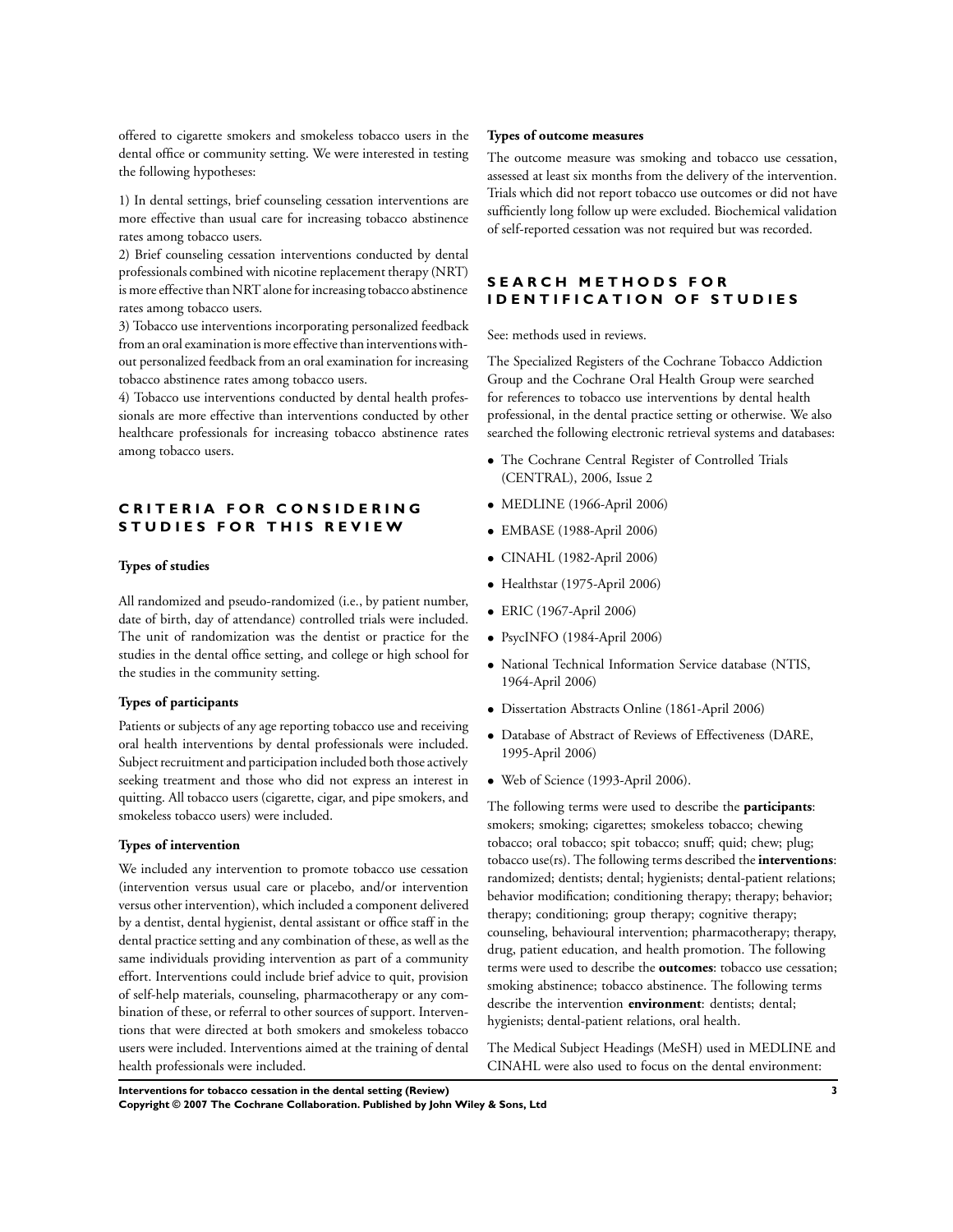limit retrieval to the dentistry journals subset; or subject headings Oral Health/ or exp Dentistry/ or exp Dental Staff/ or exp DENTISTS/ or DENTIST'S PRACTICE PATTERNS/ or exp dental auxiliaries/ or dental hygienists. Keywords of the various oral specialties orthodont\$, periodont\$ and endodont\$ were also searched. There were no language restrictions. In general, records were searched by conducting searches the following way: (participants OR outcomes) AND interventions. We contacted experts in the area to locate unpublished studies in an effort to minimise publication bias.

# **M E T H O D S O F T H E R E V I E W**

Two authors screened the records retrieved by the searches for potential relevance against stated inclusion criteria: randomized/ pseudo-randomized clinical trial, dental setting, tobacco cessation interventions, and cessation measures of six-month minimum follow up. Two authors checked studies of possible relevance for inclusion or exclusion, and independently extracted and compared data. We resolved disagreements by discussion and consensus (using a third author when necessary).

We extracted the following information about each study:

- Site: including country and type of dental practice
- Method of randomization and allocation concealment, and whether individual or cluster randomized
- Method of participant selection
- Characteristics of the intervention (behavioural/ pharmacologic, delivered by whom)
- Characteristics of participants (type of tobacco use, interest in quitting)
- Outcome assessment (length of follow up, definition of quitting, method for validation of self-report)

For each study we selcted the outcome with the most rigorous definition available with regards to maintenance of abstinence (i.e., continuous versus point prevalence) and type of tobacco abstinence (i.e., all tobacco versus smokeless tobacco only). Rates were based on an intention-to-treat analysis with drop-outs and losses to follow up assumed to be continuing tobacco users. We noted any difference in numbers lost to follow up between intervention and control groups.

Randomization and allocation concealment were graded A if the method is described in sufficient detail to ensure that allocation was blinded until after trial enrolment, B if there was insufficient detail, and C if allocation was not concealed (as in use of patient record numbers, day of attendance, etc). Where there appears to have been a large loss to follow up we assessed whether the findings were sensitive to the use of different denominators. In addition to the grading above, we assessed bias impact on strength of the evidence by identifying trials with multiple sources of bias, and we comment on the potential impact of the bias on the overall treatment effect.

The outcome from each trial was expressed as an odds ratio (OR). Where cessation is the outcome this was defined as (number of quitters in treatment group/number of smokers in treatment group)/(number of quitters in control group/number of smokers in control group). The OR was greater than 1 if people were more likely to quit in the treatment group. A pooled weighted average of ORs was estimated using a fixed-effect model, Mantel-Haenszel method, with 95% confidence interval. If any studies in a group to be pooled had corrected for clustering or differences between groups, and therefore generated ORs that do not derive directly from numbers of quitters, studies were pooled using the generic inverse variance method, with study results expressed as an estimate of treatment effect and a standard error (Higgins 2005). Where odds ratios were derived through this method, we have displayed the raw data for information in the Additional Tables section.

We hypothesized that the following would explain heterogeneity which was explored through subgroup analyses: 1) **Patients** smokers (cigarette, cigar, pipe) versus smokeless tobacco users; patients enrolled based on their interest in tobacco cessation versus patients enrolled regardless of interest in quitting (e.g., subjects enrolled in a study requiring informed consent to participate versus subjects enrolled in a study implemented in a dental practice enrolling all patients who are treated clinically); highly dependent versus less dependent tobacco users using the Fagerstrom Tolerance Questionnaire or modifications of the this dependence measure (to the extent that dependence is similarly categorized across trials); specialty practice versus general practice dental settings; 2) **Interventions** - interventions delivered by dentists versus dental hygienists or other dental staff; behavioural interventions versus pharmacologic interventions; 3) **Outcomes** - all tobacco abstinence versus tobacco-specific (cigarette smoking, smokeless tobacco) outcomes; 4) **Method of randomization** - cluster versus individual. We assessed heterogeneity using the I $^2$ statistic (Higgins 2003).

Sensitivity analyses included assessment of changes in the estimate of the treatment effect using the random effects model compared with the fixed effects model.

# **DESCRIPTION OF STUDIES**

The review included six studies (Andrews 1999; Gansky 2002; Gansky 2005; Severson 1998; Stevens 1995; Walsh 1999). One study had to be excluded due to unavailability of subgroup denominator values from the authors (Cohen 1989). An additional study (Walsh 2003) providing one-year outcome data for an included study (Gansky 2002) was retained in order to conduct a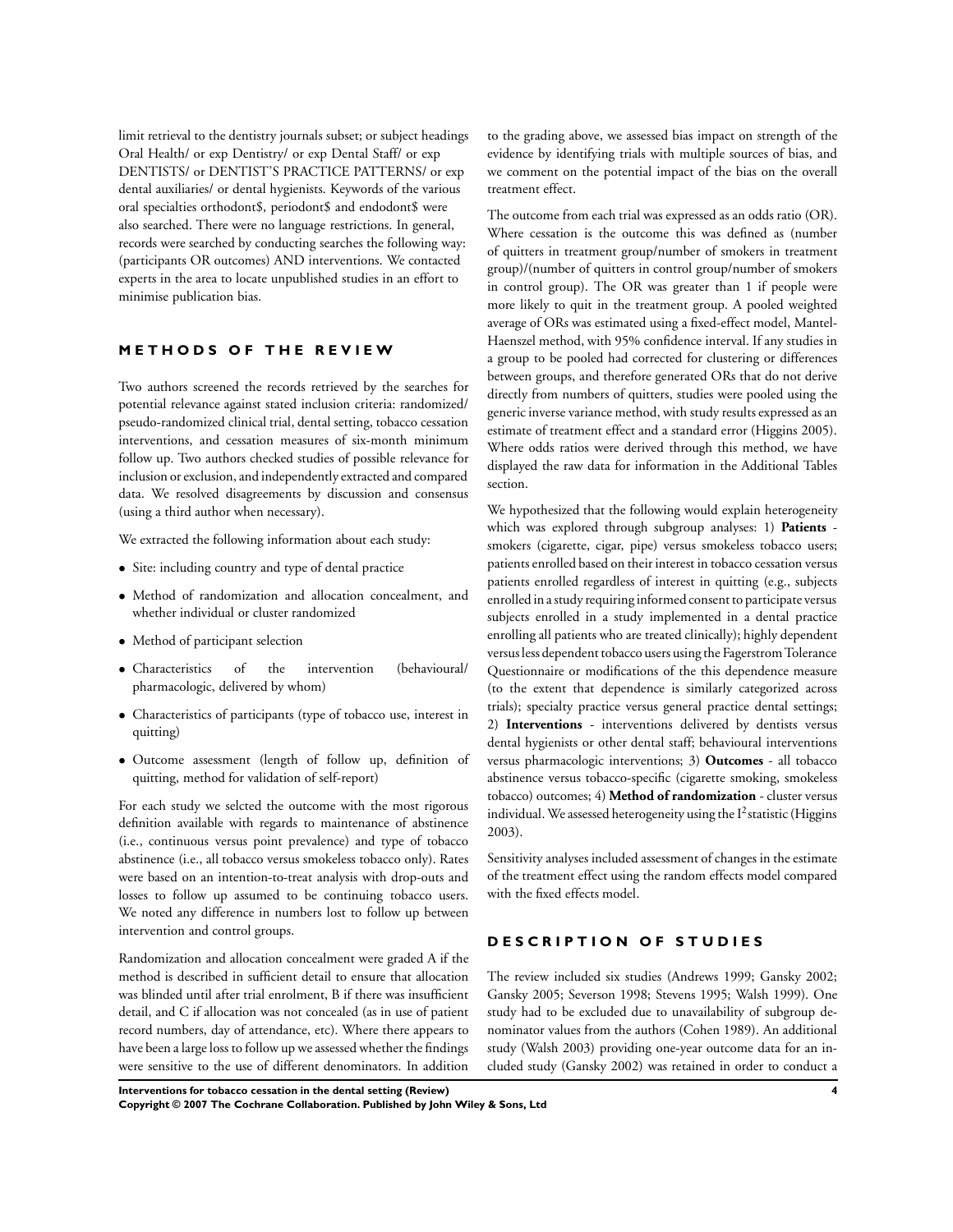sensitivity analysis with two-year outcomes versus one-year outcomes. Three studies were conducted in the dental office setting (Andrews 1999; Severson 1998; Stevens 1995), and three involved oral health professionals (dentists and dental hygienists) providing interventions to athletes within high school or college community settings (Gansky 2002; Gansky 2005; Walsh 1999). The school community studies included a dental professional intervention component as a major part of the intervention.

One dental office study targeted both smokers and smokeless tobacco users (Severson 1998) and data for the smokeless tobacco user component of this study are reported in another study included in this review (Andrews 1999). The remaining four studies targeted smokeless tobacco users. In the dental office studies, studies included tobacco users not actively seeking treatment (i.e., no consenting procedure) (Andrews 1999; Severson 1998; Stevens 1995). Interventions in the dental office setting occurred during hygiene visits in general dental practices (Andrews 1999; Severson 1998; Stevens 1995). In the school community studies, tobacco users had to agree to participate and informed consent was obtained (Gansky 2002; Gansky 2005; Walsh 1999). The dental office studies restricted enrolment to 15 years of age or older (Andrews 1999; Severson 1998; Stevens 1995), one of which placed gender restrictions on inclusion (Stevens 1995). The school community studies enrolled high school and college-aged male athletes with no pre-specified age criteria.

All of the school community studies based their intervention on the Cognitive Social Learning Theory (Bandura 1986), two of which reported that the Diffusion of Innovation Theory (Rogers 1983) was instrumental for incorporating the use of peer leaders. No such theoretical foundation was mentioned for the interventions applied to the dental office studies. Nicotine replacement therapy in the form of gum (2 mg) was used in one of the school community studies (Walsh 1999). The gum was reinforced with counseling by a dental professional. In the majority of the studies, dental professionals (dentists and dental hygienists) provided counseling interventions which most often included combinations of an oral examination, feedback from the examination as to oral effects of tobacco use, a message to quit, motivational counseling using printed material or media presentations, and self-help aids. In two of the three dental office studies, the usual care group included no structured intervention (Andrews 1999; Stevens 1995), and in all the school community studies the control schools received no formal training.

In two of the three dental office studies, the dental office was the unit of randomization (Andrews 1999; Severson 1998) after blocking by average number of hygiene visits per week and number of years dentist had been in practice. In the remaining study, the patient was the unit of randomization and assignment was based upon the last digit of their identification number (Stevens 1995). In the school community studies, the school was the unit of randomization following stratification based on baseline prevalence of tobbaco use.

For all included trials, participants were followed for at least 12 months and one study followed participants for 24 months (Gansky 2002). Of the five studies targeting smokeless tobacco users, four reported all tobacco abstinence outcomes (Andrews 1999; Gansky 2005; Severson 1998; Stevens 1995). Point prevalence was reported as the primary outcome in three studies (Gansky 2005; Stevens 1995; Walsh 1999). One study reported abstinence as one week (seven day) point prevalence (Stevens 1995) while three designated 30-day point prevalence abstinence (Gansky 2002; Gansky 2005; Walsh 1999). Three studies used continuous or 'sustained' abstinence requiring either no tobacco use at both 3 and 12 months (Andrews 1999; Severson 1998) or no current tobacco use at both 12 and 24 months after quitting before the one-month follow up (Gansky 2002).

# **M E T H O D O L O G I C A L Q U A L I T Y**

Report of randomization in two studies (Gansky 2002; Gansky 2005) was sufficient and rated A. The remaining studies did not report how randomization was performed or reported it in insufficient detail to determine whether a satisfactory attempt was made to control for selection bias (Andrews 1999; Severson 1998; Walsh 1999). Pseudo-randomization based upon last digit of patient identification number was used in one study (Stevens 1995).

No biochemical confirmation was used to validate self report in three studies (Andrews 1999; Gansky 2005; Severson 1998). In the remaining three studies, biochemical confirmation was initially utilized and abandoned (Stevens 1995), or used to enhance self report (Gansky 2002; Walsh 1999) (i.e., the 'bogus pipeline' method).

Ability to blind was limited due to the nature of the behavioural interventions evaluated.

In one school-based study (Gansky 2005), the authors describe a 'spill-over' effect between the intervention and control group that was felt to bias the results of the trial.

# **R E S U L T S**

All analyses were conducted following adjusting for clustering of patients within practices and schools using the reported intraclass correlation coefficients (ICCs) and generic inverse variance method.

When the six clinical trials of dental interventions compared to usual care or no contact controls are pooled (including all tobacco users) [Comparison 1, Outcome 1], a statistically significant increase in the odds of tobacco abstinence at 12 months or more was observed (odds ratio [OR] 1.44; 95% confidence interval [CI]: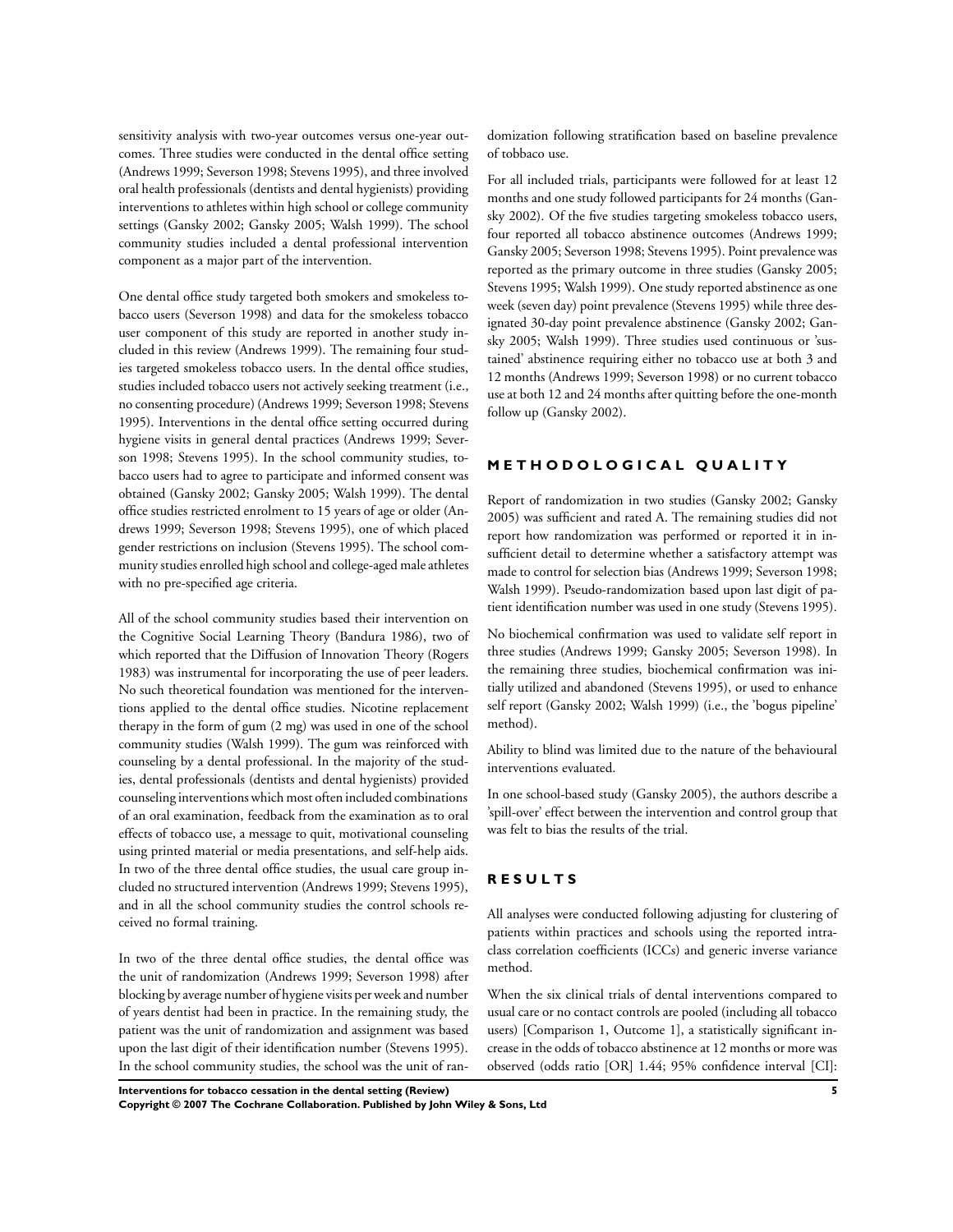1.16 to 1.78) but heterogeneity was evident between the studies  $(I<sup>2</sup> = 71.4%)$ . Inclusion of the 12-month outcome data (Walsh 2003) instead of the two-year outcome data (Gansky 2002) did not change the results. Severson 1998 included a three-arm design for cigarette smokers (extended intervention versus minimal intervention versus usual care) and for the purposes of the pooling we included only the smokers in the extended intervention compared to usual care.

Heterogeneity was explored by assessing the prespecified potential explanations. **Patients**: Heterogeneity is not explained by separating cigarette smokers and smokeless tobacco users [Comparison 1, Outcome 1, Subgroups 1 and 2], although there is only one study that enrolled cigarette smokers (Severson 1998). When pooling of the studies in which subjects were enrolled based upon their tobacco use status and not upon an expressed interest to receive an intervention [Comparison 1, Outcome 2], an increased odds of tobacco abstinence was observed for those actively seeking treatment (OR 1.41; 95% CI: 1.07 to 1.86; Subgroup 1) and for those not actively seeking treatment (OR 1.48; 95% CI: 1.05 to 2.09; Subgroup 2). The two subgroups had overlapping confidence intervals. Since all of the studies in which subjects were enrolled based upon their tobacco use status were also conducted in the dental office setting, we cannot determine the influence of each factor independently. Dependence was measured differently or not at all across studies so a comparison cannot be made regarding differences in baseline dependence. Interventions in the dental office setting were conducted in general dental practices during hygiene visits within general dental practices only, so comparisons between general practice and subspecialty care cannot be made. **Interventions**: Interventions in all studies were a team effort with the dental hygienists as the primary behavioural interventionists. **Outcomes**: When the studies assessing interventions for smokeless tobacco users that reported smokeless abstinence rather than all tobacco abstinence at 12 months or longer were analyzed separately, the ORs and CIs were similar to the overall analysis and heterogeneity remained significant. **Method of randomization**: Subgrouping by type of randomization did not explain the heterogeneity [Comparison 1, Outcome 3]. Overall, the source of the heterogeneity is not well-explained.

Given the high proportion of heterogeneity present in the studies reported, we performed a sensitivity analysis using a random-effects model. For Outcome 1, the significant difference seen with the fixed-effect model for an increase in the odds of tobacco abstinence at 12 months or more remained with the random-effects model (OR 1.67; 95% CI: 1.09 to 2.57). For Outcome 2, the random-effects model yielded increased point estimates yet failed to maintain significance for the subgroups [actively seeking treatment OR 1.72; 95% CI: 0.80 to 3.71, not actively seeking treatment OR 1.64; 95% CI: 0.90 to 2.98]. For Outcome 3, the significant difference seen in cluster randomized studies remained using the random-effects model [OR 1.72; 95% CI: 1.06 to 2.89].

# **D I S C U S S I O N**

Our review reveals that limited published literature exists assessing the impact of tobacco use interventions conducted by oral health professionals. However, available evidence is consistent with the hypothesis that dental interventions conducted in the dental office and school community setting are more effective than usual care for promoting tobacco use cessation. The pooled tobacco abstinence at 12 months was 1.44 (95% CI: 1.16 to 1.78). This equates to a difference in cessation rates of 3% between the groups receiving the behavioural intervention and those that do not. The number-needed-to-treat with a tobacco use intervention conducted by an oral health professional is 33.

While the overall effect of the intervention may be small, the pooling of the studies in this review represents tobacco abstinence at 12 months or longer. No consensus has been reached on the duration of abstinence that should be reported in trials of interventions for tobacco use (Hughes 2003). However, reporting of 12-month outcomes or longer may equate more closely to life-long tobacco abstinence and be less likely to give false positive results (Hughes 2003).

The results of this analysis should be interpreted with caution in light of potential methodological limitations. The existence of publication bias cannot be ruled out as unpublished reports may not be represented in the effect estimate. The methodological quality of the studies could also be a source of concern due to the inability to blind, unclear methods of treatment allocation, tobacco cessation validation based upon self reports, and inconsistent content and delivery of dental-specific intervention within the pooled studies.

Although all of the included studies contained a dental intervention component, significant heterogeneity was evident. The source of heterogeneity is unclear and our methods to assess heterogeneity were unfruitful. Among the smokeless tobacco intervention studies, heterogeneity was explained by the removal of one study (Gansky 2005). However, the estimate of effect increased dramatically upon removal of this study (OR 2.32; 95% CI: 1.67 to 3.23) compared with the total subgroup of smokeless tobacco user interventions studies including this study (OR 1.54; 95% CI: 1.21 to 1.96) [Comparison 1, Subgroup 1]. The authors of Gansky 2005 did not observe a significant treatment effect and propose that a 'spill-over' effect had occurred from the intervention group to the control, thus washing out any potential treatment effect. The authors support this hypothesis through previously unpublished findings and the suggestion that California athletic trainers are a closely-knit group. One year earlier, a survey of athletic trainers found that 14% provided tobacco-cessation counseling. During the study period, a similar survey observed that 30% reported providing tobacco-cessation counseling. These results need to be interpreted with caution.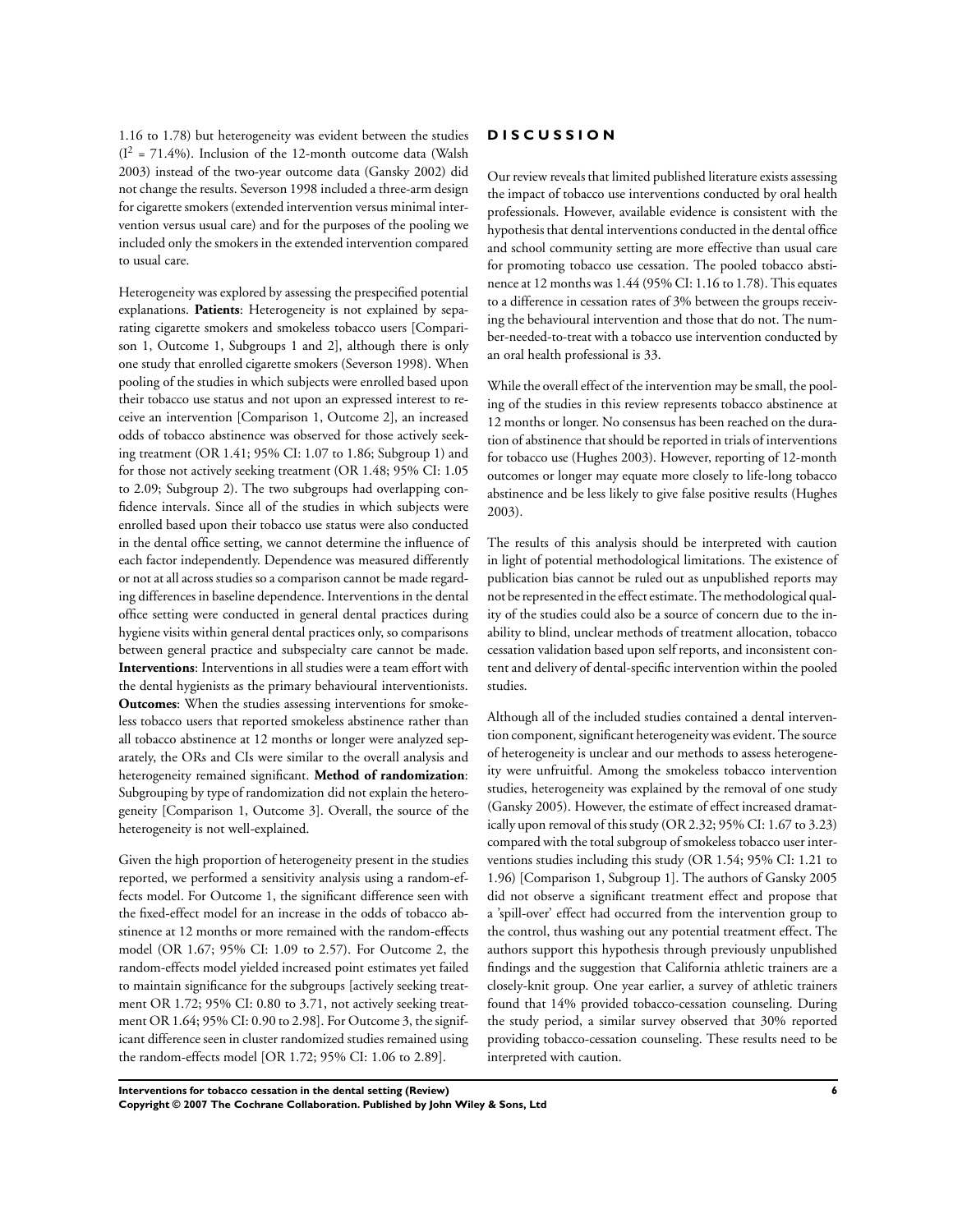All of the studies included in this review included brief advice to quit by an oral health professional. Brief advice from physicians has been shown to be an effective means to promote cessation (Lancaster 2004), and this review suggests the same can be expected from dental professionals interacting with smokeless tobacco users. Clinical practice guidelines advise brief interventions in the clinical setting where patients are asked about their tobacco use and then advised to quit. If the user is ready to quit, the clinician can offer specific assistance and provide follow-up care. An insufficient number of studies are available to determine what specific assistance measures provide additional effectiveness beyond brief advice to the dental professionals intervention.

The public health benefits of tobacco cessation interventions within the dental setting are potentially significant. The findings for the smokeless tobacco users in this review suggest that there is an advantage of cessation interventions using dental professionals; however, the limited number of studies reviewed does not allow identification of intervention components most critical for cessation.

# **A U T H O R S ' C O N C L U S I O N S**

#### **Implications for practice**

Interventions for smokeless tobacco users in the dental setting, either in the dental office or in the school community, may increase the odds of quitting tobacco. Insufficient evidence exists to make conclusions about the effectiveness of these interventions for cigarette smokers.

## **Implications for research**

Additional study of tobacco cessation within the dental office setting is important to identify critical intervention components which are effective for this group of providers in this clinical setting. It is especially important to expand the knowledge base for interventions targeting cigarette smokers.

# **POTENTIAL CONFLICT OF I N T E R E S T**

None.

## **A C K N O W L E D G E M E N T S**

We would like to acknowledge Sylvia Bickley of the Cochrane Oral Health Group for her assistance in obtaining references for this review, and Rafael Perera of the Tobacco Addiction Group for his statistical assistance with adjustment for clustering effects. We would also like to thank Patricia Erwin, MLS, for her assistance with search strategy development and execution. We would like to than Dr. Kristen Vickers-Douglas for her review of the study protocol, and Drs Ian Needleman and Helen Worthington for comments and suggestions on the full review draft.

# **S O U R C E S O F S U P P O R T**

#### **External sources of support**

• 1R21DE016024, National Institute for Dental and Craniofacial Research USA

## **Internal sources of support**

• No sources of support supplied

# **R E F E R E N C E S**

## **References to studies included in this review**

**Andrews 1999** *{published data only}*

Andrews JA, Severson H, Lichtenstein E, Gordon JS, Barckley MF. Evaluation of a dental office tobacco cessation program: effects on smokeless tobacco use. *Annals of Behavioral Medicine* 1999;**21**:48– 53.

## **Gansky 2002** *{published data only}*

Gansky SA, Ellison JA, Kavanagh C, Hilton JF, Walsh MM. Oral screening and brief spit tobacco cessation counseling: a review and findings. *Journal of Dental Education* 2002;**66**(9):1088–98.

#### **Gansky 2005** *{unpublished data only}*

Gansky SA, Ellison JA, Rudy D, Bergert N, Letendre MA, Nelson L, et al. Cluster randomized controlled trial of an athletic trainerdirected spit (smokeless) tobacco intervention for college baseball athletes: results after one year. *Journal of Athletic Training* 2005;**40** (2):76–87.

#### **Severson 1998** *{published data only}*

Severson HH, Andrews JA, Lichtenstein E, Gordon J. A dental office intervention for smokeless tobacco cessation. 10th World Conference on Tobacco or Health 24-28 August Beijing Abstract book. 1997.

Severson HH, Andrews JA, Lichtenstein E, Gordon JS. Smokeless tobacco cessation through dental offices: An intervention that works (AADR Abstract No. 1206). *Journal of Dental Research* 1988;**77**( (AADR Abstracts)):256.

<sup>∗</sup> Severson HH, Andrews JA, Lichtenstein E, Gordon JS, Barckley MF. Using the hygiene visit to deliver a tobacco cessation program: results of a randomized clinical trial. *Journal of the American Dental Association* 1998;**129**(7):993–9.

**Interventions for tobacco cessation in the dental setting (Review) 7 Copyright © 2007 The Cochrane Collaboration. Published by John Wiley & Sons, Ltd**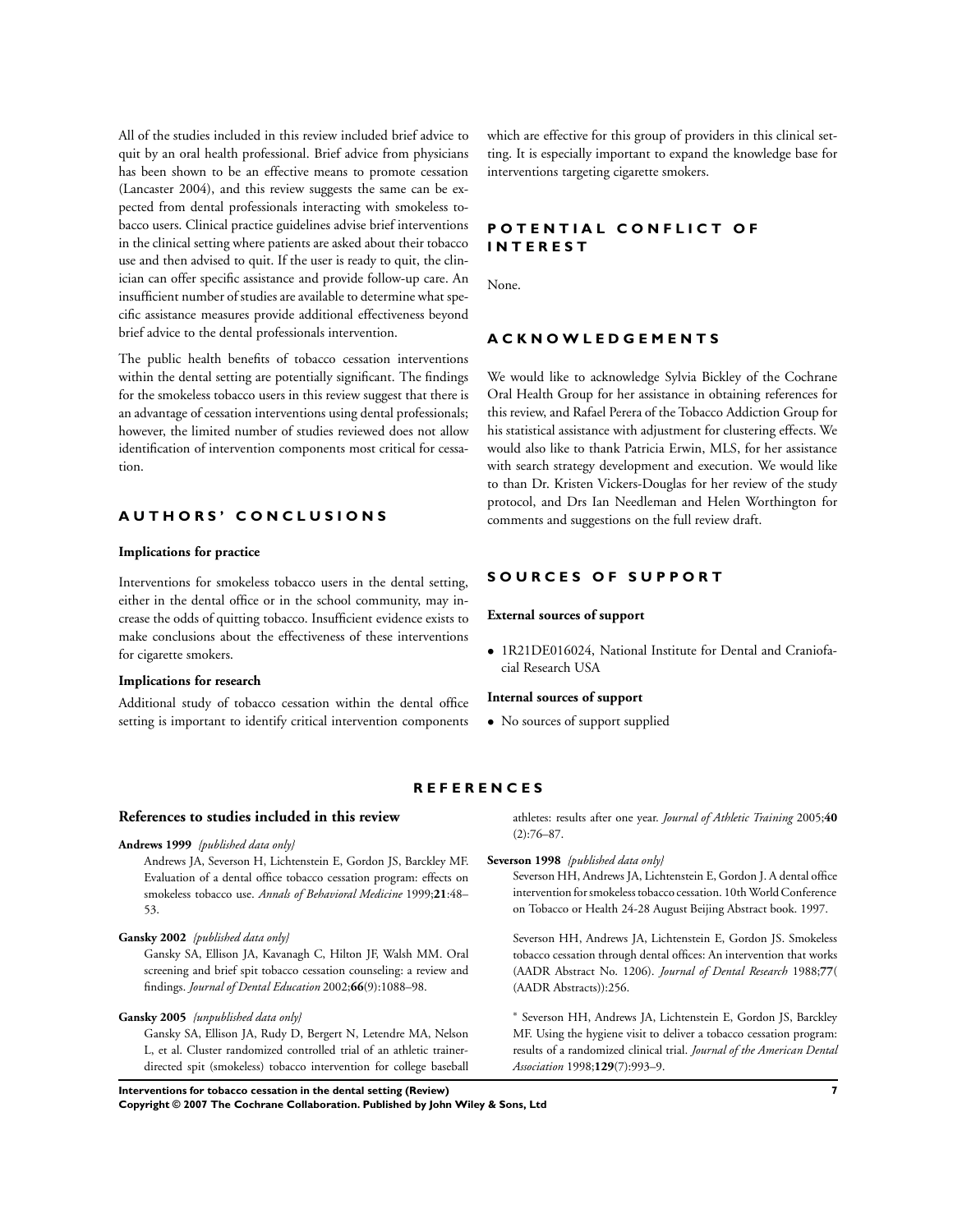## **Stevens 1995** *{published data only}*

Stevens VJ, Severson H, Lichtenstein E, Little SJ, Leben J. Making the most of a teachable moment: a smokeless-tobacco cessation intervention in the dental office. *American Journal of Public Health* 1995; **85**(2):231–5.

## **Walsh 1999** *{published data only}*

Walsh MM, Hilton JF, Masouredis C, Gee L, Chesney MA, Ernster VL. A randomized controlled intervention trial to promote spit tobacco cessation among college athletes. *Journal of Dental Research* 1995;**Special Issue - Abstracts of Papers (73rd General Session and Exhibition of the International Association for Dental research June 28-July 1, 1995, Singapore)**:458 (Abs No 463).

<sup>∗</sup> Walsh MM, Hilton JF, Masouredis CM, Gee L, Chesney MA, Ernster VL. Smokeless tobacco cessation intervention for college athletes: results after 1 year. *American Journal of Public Health* 1999;**89** (2):228–34.

# **Walsh 2003** *{published data only}*

Walsh MM, Ellison J, Hilton JF, Kavanagh C, Chesney M, Ernster V. Spit tobacco cessation: high school baseball athletes, 2 year findings. *Journal of Dental Research* 2001;**80**(January 2001 Special Issue AADR Abstracts):116 (Abstract 645).

<sup>∗</sup> Walsh MM, Hilton JF, Ellison JA, Gee L, Chesney MA, Tomar SL, et al. Spit (smokeless) tobacco intervention for high school athletes: results after 1 year. *Addictive Behaviors* 2003;**28**(6):1095–113.

## **References to studies excluded from this review**

#### **Albert 2004**

Albert DA, Anluwalia KP, Ward A, Sadowsky D. The use of 'academic detailing' to promote tobacco-use cessation counseling in dental offices. *Journal of the American Dental Association* 2004;**135**(12): 1700–6.

#### **Barker 1995**

Barker GJ, Taylor TS, Barker BF. Implementation of a tobacco cessation program in the student clinics. *Journal of Dental Education* 1995;**59**(8):850–5.

#### **Barker 2001**

Barker GJ, Williams KB, Taylor TS, Barker BF. Practice behaviors of alumni trained as students in tobacco use cessation interventions. *Journal of Dental Hygiene* 2001;**75**(2):165–9.

#### **Barnfather 2005**

Barnfather KD, Cope GF, Chapple IL. Effect of incorporating a 10 minute point of care test for salivary nicotine metabolites into a general practice based smoking cessation programme: randomised controlled trial. *BMJ* 2005;**331**:979–80.

#### **Binnie 2003**

Binnie V, McHugh S, MacPherson LM, Jenkins W, et al. Dental hygienists' delivery of smoking cessation: 3-month outcomes (JDR Abstract). *Journal of Dental Research* 2003;**82**(Special Issue B, June): B–373.

# **Boundouki 2004**

Boundouki G, Humphris G, Field A. Knowledge of oral cancer, distress and screening intentions: longer term effects of a patient information leaflet. *Patient Education & Counseling* 2004;**53**(1):71– 7.

#### **Campbell 1997**

Campbell HS, Petty TL, Meadows LM, Simpson L, Jennett PA. Improving tobacco cessation services in rural dental offices - recruitment to a randomized controlled trial. *Canadian Journal of Community Dentistry* 1997;**12**(2):15–22.

# **Christen 1984**

Christen AG, McDonald JL Jr, Olson BL, Drook CA, Stookey GK. Efficacy of nicotine chewing gum in facilitating smoking cessation. *Journal of the American Dental Association* 1984;**108**(4):594–7.

#### **Christen 1985**

Christen AG, Beiswanger BB, Mallatt ME, Tomich CE, Drook CA, McDonald JL Jr, et al. Effects of nicotine-containing chewing gum on oral soft and hard tissues: A clinical study. *Oral Surgery, Oral Medicine and Oral Pathology* 1985;**59**(1):37–42.

#### **Cohen 1987**

Cohen SJ, Christen AG, Katz BP, Drook CA, Davis BJ, Smith DM, et al. Counseling medical and dental patients about cigarette smoking: the impact of nicotine gum and chart reminders. *American Journal of Public Health* 1987;**77**(3):313–6.

#### **Cohen 1989**

Cohen SJ, Stookey GK, Katz BP, Drook CA, Christen AG. Helping smokers quit: a randomized controlled trial with private practice dentists. *Journal of the American Dental Association* 1989;**118**(1):41– 5.

#### **Cooper 1989**

Cooper TM, Clayton RR. Stop-smoking program using nicotine reduction therapy and behavior modification for heavy smokers. *Journal of the American Dental Association* 1989;**118**(1):47–51.

# **Gelskey 2002**

Gelskey SC. Impact of a dental/dental hygiene tobacco-use cessation curriculum on practice. *Journal of Dental Education* 2002;**66**(9): 1074–8.

#### **Glasgow 1993**

Glasgow RE, Mullooly JP, Vogt TM, Stevens VJ, Lichtenstein E, Hollis JF, et al. Biochemical validation of smoking status: Pros, cons, and data from four low-intensity intervention trials. *Addictive Behaviors* 1993;**18**(5):511–27.

#### **Gordon 2002**

Gordon JS, Andrews JA, Severson HH, Stewart DCL. Tobacco cessation via public health dental clinics: preliminary results. Society for Research on Nicotine and Tobacco 8th Annual Meeting Rapid Communications Posters, Savannah, Georgia. 2002:RP–64.

#### **Gordon 2005**

Gordon JS, Andrews JA, Lichtenstein E, Severson HH. The impact of a brief tobacco cessation intervention in public health dental clinics. *Journal of the American Dental Association* 2005;**136**(2):179–86.

#### **Gorin 2004**

Gorin SS, .Heck JE. Meta-analysis of the efficacy of tobacco counseling by health care providers. *Cancer Epidemiology Biomarkers & Prevention* 2004;**13**:2012–22.

# **Gould 1998**

Gould KA, Eickhoff-Shemek JM, Stacy RD, Mecklenburg RE. The impact of National Cancer Institute training on clinical tobacco use cessation: services by oral health teams.*Journal of the American Dental Association* 1998;**129**(10):1442–9.

**Interventions for tobacco cessation in the dental setting (Review) 8**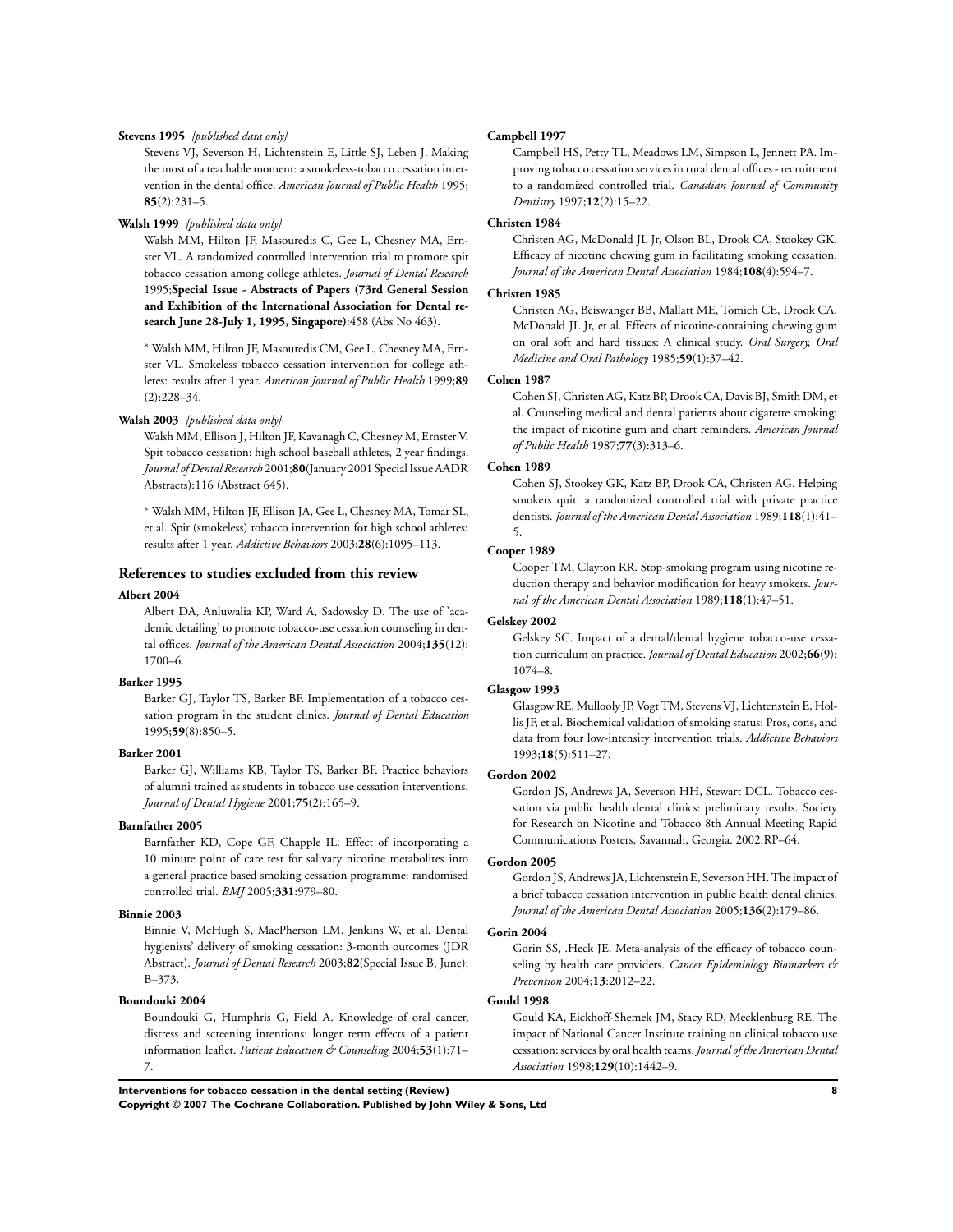#### **Greene 1994**

Greene JC, Walsh MM, Masouredis C. A program to help major league baseball players quit using spit tobacco. *Journal of the American Dental Association* 1994;**125**(5):559–68.

#### **Gritz 1991**

Gritz ER, Carr CR, Rapkin DA, Chang C, Beumer J, Ward PH. A smoking cessation intervention for head and neck cancer patients: trial design, patient accrual, and characteristics. *Cancer Epidemiology, Biomarkers & Prevention* 1991;**1**(1):67–73.

# **Gritz 1993**

Gritz ER, Carr CR, Rapkin D, Abemayor E, Chang LJ, Wong WK, et al. Predictors of long-term smoking cessation in head and neck cancer patients. *Cancer Epidemiology, Biomarkers & Prevention* 1993; **2**(3):261–70.

#### **Hovell 1995**

Hovell MF, Russos S, Beckhelm MK, Jones JA, Burkham-Kreitner SM, Slymen DJ, et al. Compliance with primary prevention in private practice: creating a tobacco-free environment. *American Journal of Preventive Medicine* 1995;**11**(5):288–93.

# **Hovell 2001**

Hovell MF, Jones JA, Adams MA. The feasibility and efficacy of tobacco use prevention in orthodontics. *Journal of Dental Education* 2001;**65**(4):348–53.

#### **Johnston 1996**

Johnston DW, O'Shea RM. Testing an evaluation instrument in a tobacco use intervention study. *Journal of Dental Research* 1996;**75** (5 (Divisional Abstracts)):1241 (Abstract 16).

#### **Jones 1993**

Jones RB, Pomrehn PR, Mecklenburg RE, Lindsay EA, Manley M, Ockene JK. The COMMIT dental model: tobacco control practices and attitudes. *Journal of the American Dental Association* 1993;**124** (9):92-104; discussion 106-8.

## **Kentala 1999**

Kentala J, Utriainen P, Pahkala K, Mattila K. Can brief intervention through community dental care have an effect on adolescent smoking?. *Preventive Medicine* 1999;**29**(2):107–11.

#### **Kirkwood 2001**

Kirkwood KL, Ciancio SG, Mather ML. Clinical evaluation of a smoking deterrent mouthwash. *Journal of Dental Research* 2001;**80** (January 2001 Special Issue AADR Abstracts):223 (Abstract 1504).

#### **Kirkwood 2002**

Kirkwood KL, Ciancio SG, Mather ML. Clinical evaluation of a smoking deterrent breathspray compared to a placebo spray. *Journal of Dental Research* 2002;**81**(March 2002 Special Issue A):A-295 (Abstract 2328).

#### **Koerber 2003**

Koerber A, Crawford J, O'Connell K. The effects of teaching dental students brief motivational interviewing for smoking-cessation counseling: a pilot study. *Journal of Dental Education* 2003;**67**(4):439–47.

#### **Little 1992b**

Little SJ, Stevens VJ, Severson HH, Lichtenstein E. Effective smokeless tobacco intervention for dental hygiene patients. *Journal of Dental Hygiene* 1992;**66**(4):185–90.

#### **Macgregor 1996**

Macgregor ID. Efficacy of dental health advice as an aid to reducing cigarette smoking. *British Dental Journal* 1996;**180**(8):292–6.

#### **Masouredis 1997**

Masouredis CM, Hilton JF, Grady D, Gee L, Chesney M, Hengl L, et al. A spit tobacco cessation intervention for college athletes: threemonth results. *Advances in Dental Research* 1997;**11**(3):354–9.

## **Morgan 2000**

Morgan ML. Are you doing your part to help stamp out tobacco use?. *Journal of the Oklahoma Dental Association* 2000;**90**(4):30–3.

## **NCI 1994**

NCI (National Cancer Institute). Tobacco and the Clinician: Interventions for Medical and Dental Practice. Smoking and Tobacco Control Monograph 5 1994.

#### **NCI 1995**

NCI (National Cancer Institute). Community-Based Interventions for Smokers: The COMMIT Field Experience. *Smoking and Tobacco Control Monograph 6*. Bethesda MD: National Cancer Institute, 1995:280 p..

## **O'Keefe 1995**

O'Keefe J, Lessio A, Kassirer B. A pilot smoking cessation program involving dental offices in the borough of East York, Ontario: an initial evaluation. *Journal of the Canadian Dental Association* 1995; **61**(1):65–7.

## **Olson 1985**

Olson BL, McDonald JL Jr, Gleason MJ, Stookey GK, Schemehorn BR, Drook CA, et al. Comparisons of various salivary parameters in smokers before and after the use of a nicotine-containing chewing gum. *Journla of Dental Research* 1985;**64**(5):826–30.

## **Secker-Walker 1988**

Secker-Walker RH, Solomon LJ, Haugh LD, Welsh D, Tatro M, Witham L, et al. Smoking cessation advice delivered by the dental hygienist. A pilot study. *Dental Hygiene (Chicago)* 1988;**62**(4):186– 92.

#### **Smith 1998**

Smith SE, Warnakulasuriya KAAS, Johnson NW, Cooper DJ, Feyerabend C, Belcher M. A smoking cessation programme conducted through dental practices in the UK. *British Dental Journal* 1998;**185** (6):299–303.

#### **Williams 2002**

Williams NJ. Comparison of effectiveness of a dental school based nicotine dependence program to dental hygiene student lead tobacco intervention counseling. Society for Research on Nicotine and Tobacco 8th Annual Meeting, Savannah, Georgia. 2002:Sym 6a.

#### **Wood 1997**

Wood GJ, Cecchini JJ, Nathason N, Hiroshige K. Office-based training in tobacco cessation for dental professionals. *Journal of the American Dental Association* 1997;**128**(2):216–24.

# **Additional references**

## **Bandura 1986**

Bandura A. *Social foundations of thought and action: a social cognitive theory*. New Jersey: Prentice-Hall, Inc, 1986.

**Interventions for tobacco cessation in the dental setting (Review) 9 Copyright © 2007 The Cochrane Collaboration. Published by John Wiley & Sons, Ltd**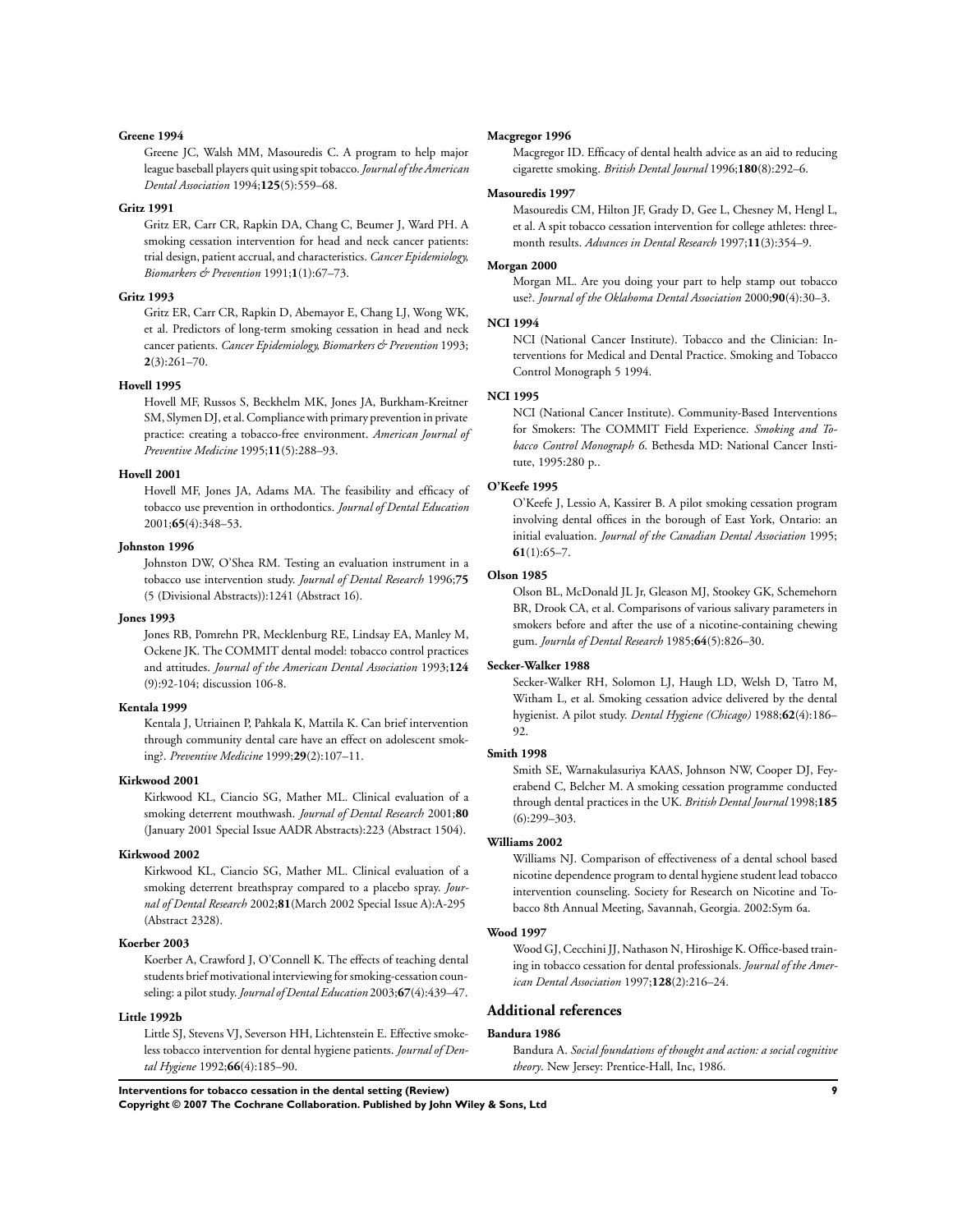#### **Block 1999**

Block DE, Block LE, Hutton SJ, Johnson KM. Tobacco counseling practices of dentists compared to other health care providers in a midwestern region. *Journal of Dental Education* 1999;**63**(11):821–7.

#### **Bowles 1995**

Bowles WH, Wilkinson MR, Wagner MJ, Woody RD. Abrasive particles in tobacco products: a possible factor in dental attrition. *Journal of the American Dental Association* 1995;**126**(3):327–31.

# **Campbell 1994**

Campbell HS, Macdonald JM. Tobacco counselling among Alberta dentists. Journal of the Canadian Dental Association 1994; Vol. 60, issue 3:218-20, 223-6.

# **Campbell 1999**

Campbell HS, Sletten M, Petty T. Patient perceptions of tobacco cessation services in dental offices. *Journal of the American Dental Association* 1999;**130**(2):219–26.

#### **Christen 1990**

Christen AG, Klein JA, Christen JA, McDonald JL Jr, Guba CJ. How-to-do-it quit-smoking strategies for the dental office team: an eight-step program. *Journal of the American Dental Association* 1990; **Suppl**:20S–27S.

# **Critchley 2003**

Critchley JA, Unal B. Health effects associated with smokeless tobacco: a systematic review. *Thorax* 2003;**58**(5):435–43.

#### **Dolan 1997**

Dolan TA, McGorray SP, Grinstead-Skigen CL, Mecklenburg R. Tobacco control activities in U.S. dental practices. *Journal of the American Dental Association* 1997;**128**(12):1669–79.

#### **Epstein 1992**

Epstein JB, Silverman S Jr. Head and neck malignancies associated with HIV infection. *Oral Surgery, Oral Medicine and Oral Pathology* 1992;**73**(2):193–200.

## **Ernster 1990**

Ernster VL, Grady DG, Greene JC, Walsh M, Robertson P, Daniels TE, et al. Smokeless tobacco use and health effects among baseball players. *JAMA* 1990;**264**(2):218–24.

## **EU Work group 1998**

EU Working Group on Tobacco and Oral Health. EU Working Group on Tobacco and Oral Health Consensus Meeting. Abstracts. *Oral Disease* 1998;**4**(1):48–67.

### **Fried 1992**

Fried JL, Cohen LA. Maryland dentists' attitudes regarding tobacco issues. *Clinical Preventive Dentistry* 1992;**14**(2):10–16.

#### **Gelskey 1999**

Gelskey SC. Cigarette smoking and periodontitis: methodology to assess the strength of evidence in support of a causal association. *Community Dentistry and Oral Epidemiology* 1999;**27**(1):16–24.

# **Higgins 2003**

Higgins JPT, Thompson SG, Deeks JJ, Altman DG. Measuring inconsistency in meta-analysis. *BMJ* 2003;**327**:557–60.

## **Higgins 2005**

Higgins JPT, Green S. Cochrane Handbook for Systematic Reviews of Interventions 4.2.4 [updated March 2005]. The Cochrane Library 2005, issue 2.

#### **Hirsch 1982**

Hirsch JM, Heyden G, Thilander H. A clinical, histomorphological and histochemical study on snuff-induced lesions of varying severity. *Journal of Oral Pathology* 1982;**11**(5):387–98.

#### **Holleb 1996**

Holleb AI. Comments from the former Chief Medical Officer of the American Cancer Society (1968-1988). *Cancer* 1996;**78**(12):2590– 1.

#### **Hughes 2003**

Hughes JR, Keely JP, Niaura RS, Ossip-Klein DJ, Richmond RL, Swan GE. Measures of abstinence in clinical trials: issues and recommendations. *Nicotine and Tobacco Research* 2003;**5**(1):13–25.

## **Kerdvongbundit 2002**

Kerdvongbundit V, Wikesjo UM. Prevalence and severity of periodontal disease at mandibular molar teeth in smokers with regular oral hygiene habits. *Journal of Periodontology* 2002;**73**(7):735–40.

# **Lancaster 2004**

Lancaster T, Stead L. Physician advice for smoking cessation. *Cochrane Database of Systematic Reviews* 2004, Issue 4. Art. No.: CD000165. DOI:[10.1002/14651858.CD000165.pub2](ignorespaces http://dx.doi.org/10.1002/14651858.CD000165.pub2unskip unskip ).

#### **Little 1992a**

Little SJ, Stevens VJ, LaChance PA, Severson HH, Bartley MH, Lichtenstein E, et al. Smokeless tobacco habits and oral mucosal lesions in dental patients. *Journal of Public Health Dentistry* 1992;**52**  $(5):269 - 76.$ 

#### **Mecklenburg 1998**

Mecklenburg RE. Tobacco: addiction, oral health, and cessation. *Quintessence International* 1998;**29**(4):250–2.

#### **Milosevic 1996**

Milosevic A, Lo MS. Tooth wear in three ethnic groups in Sabah (northern Borneo). *International Dental Journal* 1996;**46**(6):572–8.

## **Mirbod 2000**

Mirbod SM, Ahing SI. Tobacco-associated lesions of the oral cavity: Part II. Malignant lesions. *Journal of the Canadian Dental Association* 2000;**66**(6):308–11.

#### **Offenbacher 1985**

Offenbacher S, Weathers DR. Effects of smokeless tobacco on the periodontal, mucosal and caries status of adolescent males. *Journal of Oral Pathology* 1985;**14**(2):169–81.

## **Piyathilake 1995**

Piyathilake CJ, Macaluso M, Hine RJ, Vinter DW, Richards EW, Krumdieck CL. Cigarette smoking, intracellular vitamin deficiency, and occurrence of micronuclei in epithelial cells of the buccal mucosa. *Cancer Epidemiology, Biomarkers and Prevention* 1995;**4**(7):751–8.

# **Rogers 1983**

Rogers E. *Diffusion of Innovations*. New York: Free Press, 1983.

#### **Salvi 2000**

Salvi GE, Lawrence HP, Offenbacher S, Beck JD. Influence of risk factors on the pathogenesis of periodontitis. *Periodontology* 2000;**14**: 173–201.

#### **Silverman 1976**

Silverman S, Bhargava K, Smith LW, Malaowalla AM. Malignant transformation and natural history of oral leukoplakia in 57,518 industrial workers of Gujarat, India. *Cancer* 1976;**38**(4):1790–5.

**Interventions for tobacco cessation in the dental setting (Review) 10**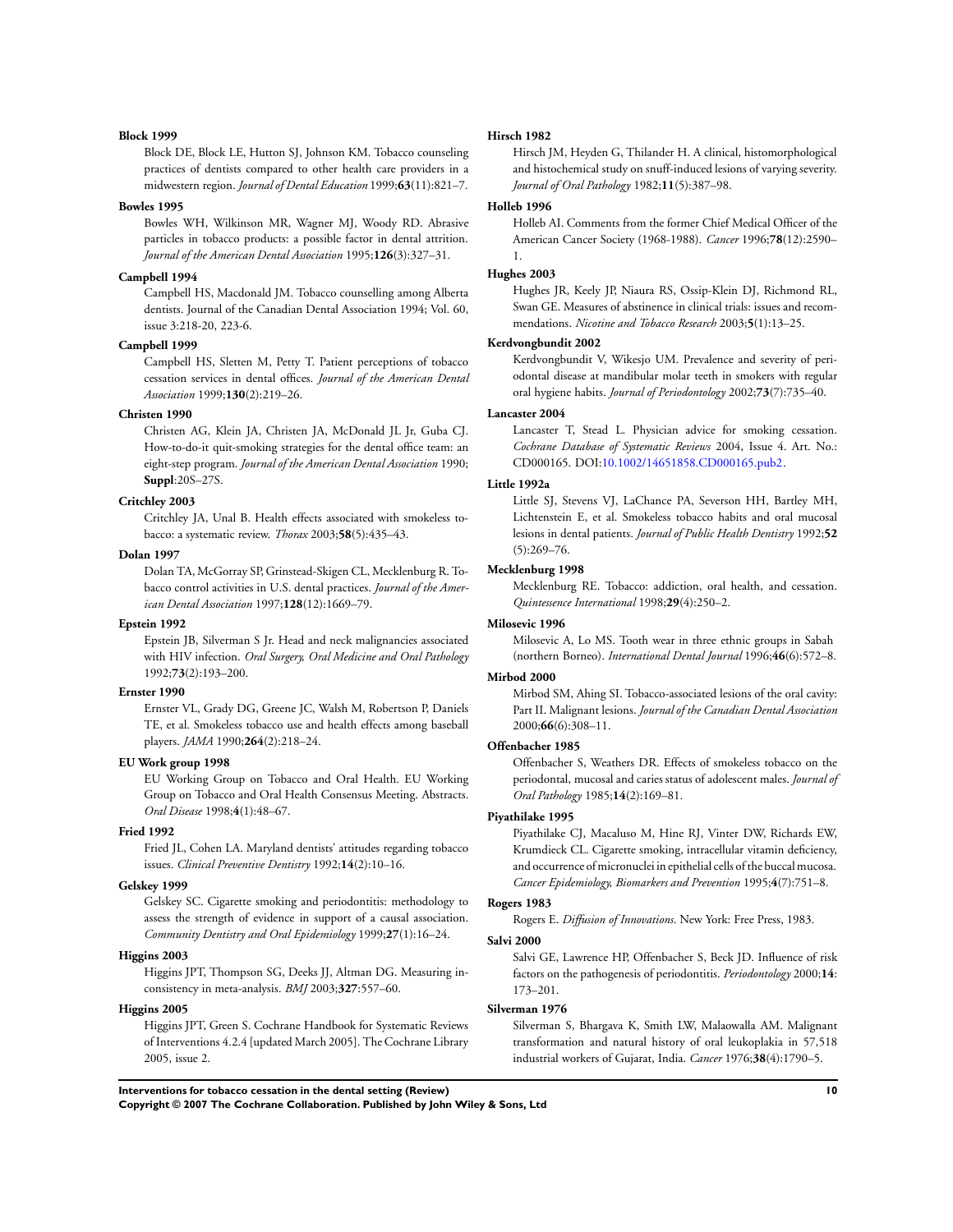## **Silverman 1984**

Silverman S Jr, Gorsky M, Lozada F. Oral leukoplakia and malignant transformation. A follow-up study of 257 patients. *Cancer* 1984;**53**  $(3):563-8.$ 

## **Stockwell 1986**

Stockwell HG, Lyman GH. Impact of smoking and smokeless tobacco on the risk of cancer of the head and neck. *Head & Neck Surgery* 1986;**9**(2):104–10.

#### **Tomar 1999**

Tomar SL, Winn DM. Chewing tobacco use and dental caries among U.S. men. *Journal of the American Dental Association* 1999;**130**(11): 1601–10.

## **Tomar 2001**

Tomar SL. Dentistry's role in tobacco control. *Journal of the American Dental Association* 2001;**132**(Suppl):30S–35S.

#### **Walsh 2000**

Walsh PM, Epstein JB. The oral effects of smokeless tobacco. *Journal of the Canadian Dental Association* 2000;**66**(1):22–5.

## **Warnakulasuriya 2002**

Warnakulasuriya S. Effectiveness of tobacco counseling in the dental office. *Journal of Dental Education* 2002;**66**(9):1079–87.

# **Williams 1977**

Williams RR, Horm JW. Association of cancer sites with tobacco and alcohol consumption and socioeconomic status of patients: interview study from the Third National Cancer Survey. *Journal of the National Cancer Institute* 1977;**58**(3):525–47.

## **Winn 1981**

Winn DM, Blot WJ, Shy CM, Pickle LW, Toledo A, Fraumeni JF Jr. Snuff dipping and oral cancer among women in the southern United States. *New England Journal of Medicine* 1981;**304**(13):745–9.

∗ *Indicates the major publication for the study*

# **T A B L E S**

# **Characteristics of included studies**

| Study         | Andrews 1999                                                                                                                                                                                                            |
|---------------|-------------------------------------------------------------------------------------------------------------------------------------------------------------------------------------------------------------------------|
| Methods       | Country: USA                                                                                                                                                                                                            |
|               | Recruitment: Hygiene patients<br>Randomization: Practices were blocked (by average number of hygiene visits per week and years dentists had<br>been in practice), then randomized to usual care or intervention groups. |
| Participants  | 633 ST users $> = 15$ years of age                                                                                                                                                                                      |
| Interventions | 1. Intervention: Determine tobacco use, identify oral disease, strong advice to quit, set quit date within 2w,<br>motivation video, written material, call patient within 2w.<br>2. Usual care                          |
| Outcomes      | 12 month 'sustained' abstinence from ST and all tobacco: subjects must have reported 7-day point prevalence<br>ST and all tobacco abstinence at both 3m and 12m.<br>Abstinence verifcation: None                        |

**Interventions for tobacco cessation in the dental setting (Review) 11**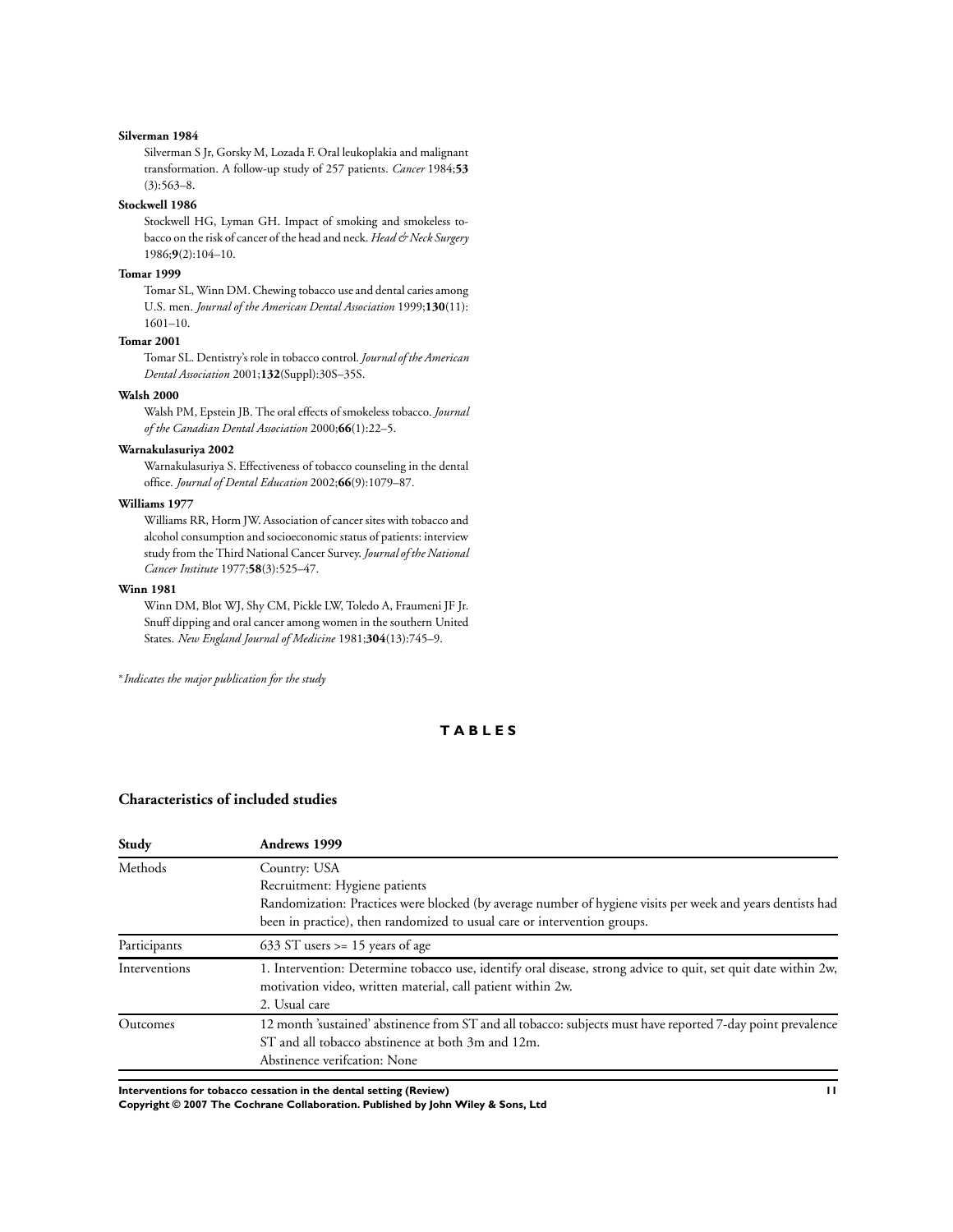# **Characteristics of included studies (***Continued* **)**

| Notes                  | Intraclass correlation calculated < 0.0009.                                                                                                                                                                                                                                                                                                                                                                                                                                                                                                                                                                                                                                                                                                                                                               |  |
|------------------------|-----------------------------------------------------------------------------------------------------------------------------------------------------------------------------------------------------------------------------------------------------------------------------------------------------------------------------------------------------------------------------------------------------------------------------------------------------------------------------------------------------------------------------------------------------------------------------------------------------------------------------------------------------------------------------------------------------------------------------------------------------------------------------------------------------------|--|
|                        | Intervention group more likely to have previously been advised by a dental care provider to quit use of ST                                                                                                                                                                                                                                                                                                                                                                                                                                                                                                                                                                                                                                                                                                |  |
|                        | and were less likely to be single.<br>Loss to follow up was 26% (102/394) in intervention and 26% (62/239) in the control group.                                                                                                                                                                                                                                                                                                                                                                                                                                                                                                                                                                                                                                                                          |  |
| Allocation concealment | B - Unclear                                                                                                                                                                                                                                                                                                                                                                                                                                                                                                                                                                                                                                                                                                                                                                                               |  |
|                        |                                                                                                                                                                                                                                                                                                                                                                                                                                                                                                                                                                                                                                                                                                                                                                                                           |  |
| Study                  | Gansky 2002                                                                                                                                                                                                                                                                                                                                                                                                                                                                                                                                                                                                                                                                                                                                                                                               |  |
| Methods                | Country: USA<br>Recruitment: Principals from randomly selected high schools were contacted<br>Randomized: High schools stratified by baseline number and size of teams and baseline prevalence of ST<br>use, then within strata schools were randomized to intervention or control groups                                                                                                                                                                                                                                                                                                                                                                                                                                                                                                                 |  |
| Participants           | ST users on high school baseball teams                                                                                                                                                                                                                                                                                                                                                                                                                                                                                                                                                                                                                                                                                                                                                                    |  |
| Interventions          | Intervention: 1) Peer-led component: 50- to 60-min educational meeting with videotape and discussion,<br>slide presentation, small-group discussion on tobacco industry advertising;<br>2) Dental-component: Oral cancer screening in school environment by dental hygienist, advice to quit,<br>identified oral findings related to tobacco use, self-help guide for quitting, offered 15-min counseling in<br>groups, dental hygienists made 5- to 10-min follow-up call.<br>Control: Usual care.                                                                                                                                                                                                                                                                                                       |  |
| Outcomes               | 2-year continuous ST abstinence                                                                                                                                                                                                                                                                                                                                                                                                                                                                                                                                                                                                                                                                                                                                                                           |  |
|                        | Abstinence verifcation: None                                                                                                                                                                                                                                                                                                                                                                                                                                                                                                                                                                                                                                                                                                                                                                              |  |
| Notes                  | These data are the 2-year follow up of Walsh 2003. Reported < 10% loss to follow up.                                                                                                                                                                                                                                                                                                                                                                                                                                                                                                                                                                                                                                                                                                                      |  |
| Allocation concealment | B - Unclear                                                                                                                                                                                                                                                                                                                                                                                                                                                                                                                                                                                                                                                                                                                                                                                               |  |
| Study                  | Gansky 2005                                                                                                                                                                                                                                                                                                                                                                                                                                                                                                                                                                                                                                                                                                                                                                                               |  |
| Methods                | Country: USA<br>Recruitment: Contacted athletic trainers at California colleges<br>Randomization: Schools stratified by tertiles of baseline ST use then within strata colleges were randomized<br>to intervention or control group                                                                                                                                                                                                                                                                                                                                                                                                                                                                                                                                                                       |  |
| Participants           | College baseball athletes who use ST                                                                                                                                                                                                                                                                                                                                                                                                                                                                                                                                                                                                                                                                                                                                                                      |  |
| Interventions          | Based upon the innovation theory and social learning theory. Consisted of the following components:<br>1) Video conference and follow-up newsletter: 3-hours with ATCs/dentists/hygienists;<br>2) Dental component: dentists/hygienists provided oral cancer screening, advised ST users to stop, identified<br>oral lesions, provided self-help guide, offered single 10-15 min individual counseling session focusing on ST<br>addiction, set a quit date, developing a plan, training in action and thinking skills to get ready to quit and<br>to prevent relapse.<br>3) ATC follow up and referral: follow up by ATC on quit date and 3 booster sessions 1w apart;<br>4) Peer-led component: 50-60 min education meeting with included 3 components: 2 videos and slides of<br>facial disfigurement. |  |
| Outcomes               | 30-day point-prevalence ST abstinence at 12m<br>Abstinence verifcation: None                                                                                                                                                                                                                                                                                                                                                                                                                                                                                                                                                                                                                                                                                                                              |  |
| Notes                  | Intraclass correlation: 0.0197. 24% loss to follow up not broken down by study arm.                                                                                                                                                                                                                                                                                                                                                                                                                                                                                                                                                                                                                                                                                                                       |  |
| Allocation concealment | B - Unclear                                                                                                                                                                                                                                                                                                                                                                                                                                                                                                                                                                                                                                                                                                                                                                                               |  |
| Study                  | Severson 1998                                                                                                                                                                                                                                                                                                                                                                                                                                                                                                                                                                                                                                                                                                                                                                                             |  |
| Methods                | Country: USA<br>Recruitment: Hygiene patients in private practices<br>Randomization: Practices were blocked average number of hygiene visits per week and number of years                                                                                                                                                                                                                                                                                                                                                                                                                                                                                                                                                                                                                                 |  |

dentists had been in practice, then randomized to usual care, minimal intervention, or extended intervention

**Interventions for tobacco cessation in the dental setting (Review) 12**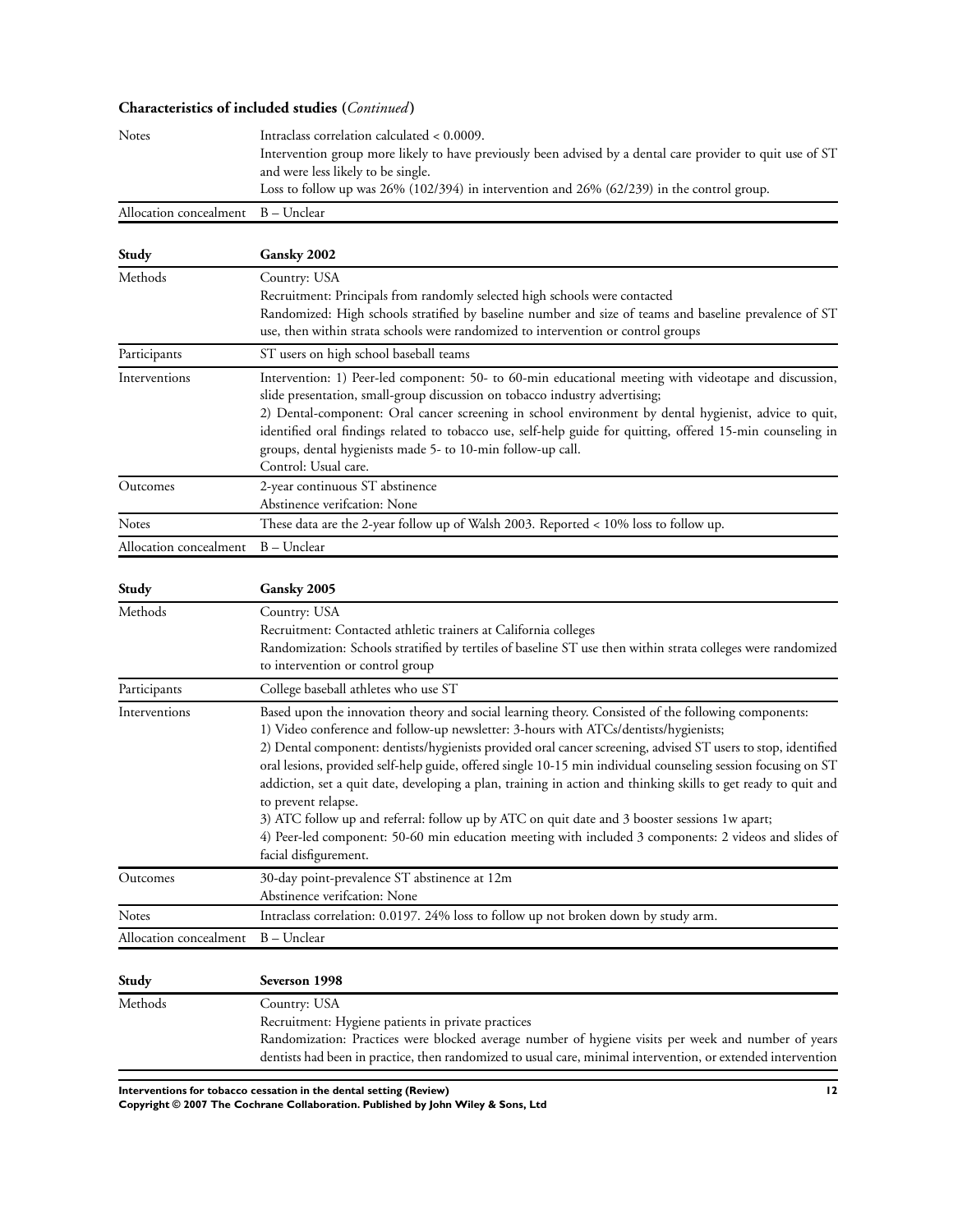# **Characteristics of included studies (***Continued* **)**

| Participants           | Cigarette smokers                                                                                                                                                                                                                                                                                                                                                                                                                                                                                                                                                                                                                                                                                                                                                                                                                                 |
|------------------------|---------------------------------------------------------------------------------------------------------------------------------------------------------------------------------------------------------------------------------------------------------------------------------------------------------------------------------------------------------------------------------------------------------------------------------------------------------------------------------------------------------------------------------------------------------------------------------------------------------------------------------------------------------------------------------------------------------------------------------------------------------------------------------------------------------------------------------------------------|
| Interventions          | Steps for all patients in the minimal and extended intervention:<br>1) Determined tobacco use status from the patient's chart and health questionnaire;<br>2) Identified and recorded findings from the oral examination and related them to patient's tobacco use;<br>3) Gave advice to quit and relating advice to oral health;<br>4) Gave the patient a packet of materials that included pamplets of health problems/ways to quit; a quit kit<br>with sugarless candy and gum, flavoured toothpicks, and rubber bands. In addition, the extended intervention<br>asked the patient to set a quit date within 2w of visit, gave the patient a motivational video, and called the<br>patient within 2w after the hygiene visit to ask if he/she read the materials, watched the video, and either<br>quit or is now willing to set a quit date. |
| Outcomes               | 12m 'sustained' abstinence from ST and all tobacco: subjects must have reported 7-day point prevalence ST<br>and all tobacco abstinence at both 3m and 12m.<br>Abstinence verifcation: None                                                                                                                                                                                                                                                                                                                                                                                                                                                                                                                                                                                                                                                       |
| Notes                  | ST data included in Andrews 1999. Intraclass correlation for cigarette smoking was 0.00004. 24.3% loss to<br>follow up not broken down by study arm or type of tobacco.                                                                                                                                                                                                                                                                                                                                                                                                                                                                                                                                                                                                                                                                           |
| Allocation concealment | B - Unclear                                                                                                                                                                                                                                                                                                                                                                                                                                                                                                                                                                                                                                                                                                                                                                                                                                       |
| Study                  | Stevens 1995                                                                                                                                                                                                                                                                                                                                                                                                                                                                                                                                                                                                                                                                                                                                                                                                                                      |
| Methods                | Country: USA<br>Recruitment: Hygiene patients in HMO dental offices<br>Randomization: Pseudo-randomized by clinic identification number                                                                                                                                                                                                                                                                                                                                                                                                                                                                                                                                                                                                                                                                                                           |
| Participants           | Male ST users                                                                                                                                                                                                                                                                                                                                                                                                                                                                                                                                                                                                                                                                                                                                                                                                                                     |
| Interventions          | Intervention: soft-tissue exam, cleaning, patient education, feedback on oral health and advice on self care,<br>report of keratotic lesions asking where tobacco was placed, hygienist-directed advice to quit, dentists' strong<br>advice to quit, 9 min video, setting a quit date, self-help booklet, 24-hour advice phone line, kit providing<br>oral substitutes and tip sheets with advice on how to quit, 1w follow-up call by hygienist, plus monthly<br>mailing of tip sheets and newsletter<br>Control: usual care                                                                                                                                                                                                                                                                                                                     |
| Outcomes               | 12m 7-day point prevalence all tobacco abstinence<br>12m 7-day point prevalence ST abstinence<br>12m all tobacco sustained abstinence: subjects must have reported no tobacco use in the last 7 days at the<br>3m and 12m assessments<br>12m ST tobacco abstinence: subjects must have reported no ST use in the last 7 days at the 3m and 12m<br>assessments<br>Abstinence verifcation: None                                                                                                                                                                                                                                                                                                                                                                                                                                                     |
| Notes                  | Loss to follow up 51.9% (intervention) and 53.7% (control)                                                                                                                                                                                                                                                                                                                                                                                                                                                                                                                                                                                                                                                                                                                                                                                        |
| Allocation concealment | C - Inadequate                                                                                                                                                                                                                                                                                                                                                                                                                                                                                                                                                                                                                                                                                                                                                                                                                                    |
| Study                  | Walsh 1999                                                                                                                                                                                                                                                                                                                                                                                                                                                                                                                                                                                                                                                                                                                                                                                                                                        |
| Methods                | Country: USA                                                                                                                                                                                                                                                                                                                                                                                                                                                                                                                                                                                                                                                                                                                                                                                                                                      |

| <u>IVICLIJOUS</u>                                                     | Country. Corr                                                                                                                                                                                                                                                                                                                                                                                                                                                                                    |  |
|-----------------------------------------------------------------------|--------------------------------------------------------------------------------------------------------------------------------------------------------------------------------------------------------------------------------------------------------------------------------------------------------------------------------------------------------------------------------------------------------------------------------------------------------------------------------------------------|--|
|                                                                       | Recruitment: Publicly-supported colleges were contacted for permission to recruit athletes                                                                                                                                                                                                                                                                                                                                                                                                       |  |
|                                                                       | Randomized: Colleges were pair-matched based on baseline prevalence of ST use and 1 randomized to                                                                                                                                                                                                                                                                                                                                                                                                |  |
|                                                                       | intervention, the other to control                                                                                                                                                                                                                                                                                                                                                                                                                                                               |  |
| Participants<br>ST users among college-baseball and football athletes |                                                                                                                                                                                                                                                                                                                                                                                                                                                                                                  |  |
| Interventions                                                         | Intervention: 3-5 min dental exam, advice to quit, discussed ST-related tissue changes, photographs of facial<br>disfigurement due to oral cancer, self-help guide, offered a 10-15 min counseling session by the hygienist<br>which included nicotine gum, review of addiction nature of ST and nicotine withdrawal, setting a quit<br>date, developing a plan to quit, and identifying triggers for tobacco use. Phone calls were conducted by the<br>hygienist on the quit date and 1m later. |  |

**Interventions for tobacco cessation in the dental setting (Review) 13**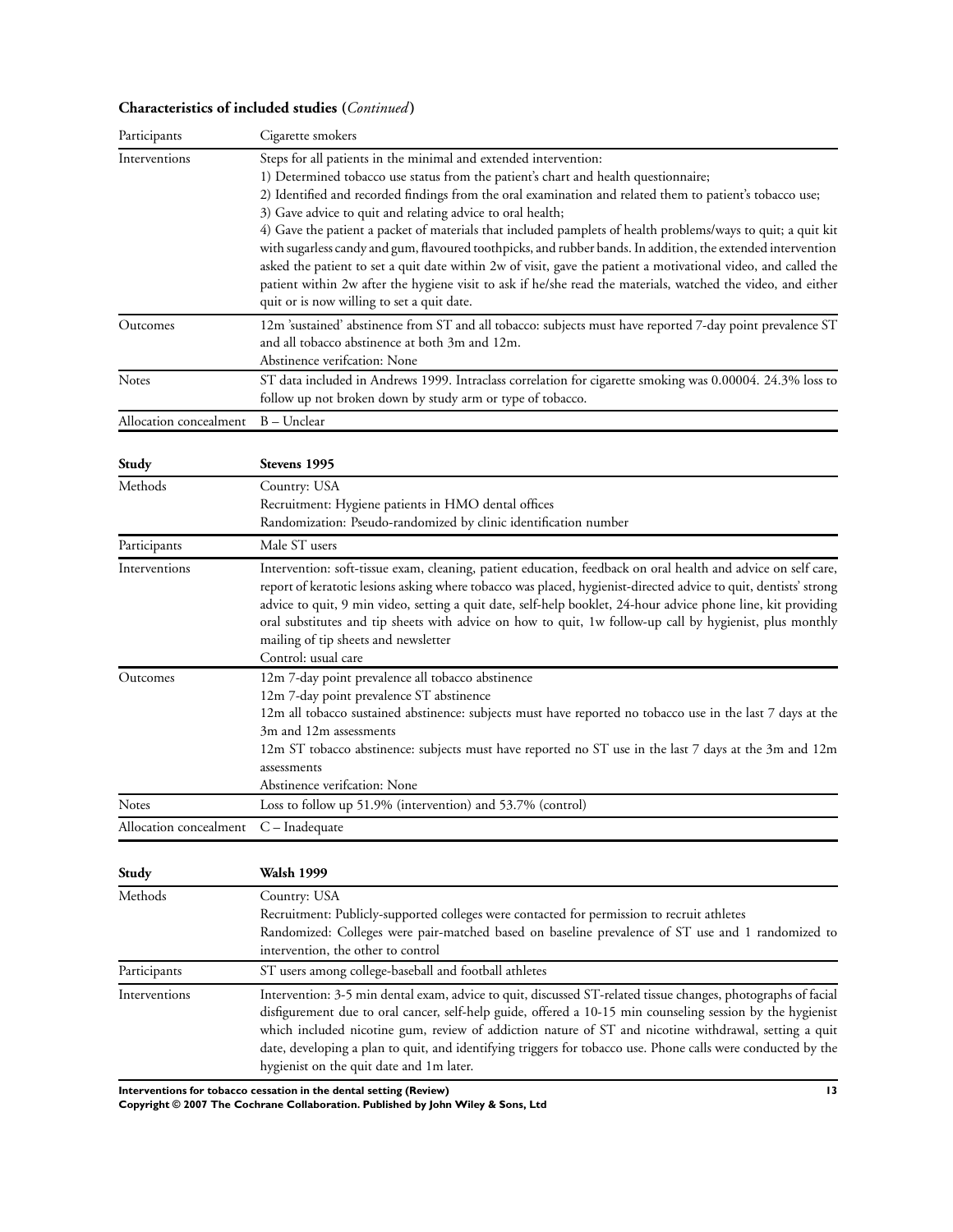|                                    | Control: No intervention.                                                                 |
|------------------------------------|-------------------------------------------------------------------------------------------|
| <b>Outcomes</b>                    | 30-day point prevalence ST abstinence at 12m                                              |
|                                    | Abstinence verifcation: None                                                              |
| <b>Notes</b>                       | Intraclass correlation value: 0.02. Loss to follow up 10% (intervention) and 5% (control) |
| Allocation concealment B – Unclear |                                                                                           |

| Study                                | <b>Walsh 2003</b>                                                                                                                                                                                                                                                                                                                                                                                                                                                                                  |
|--------------------------------------|----------------------------------------------------------------------------------------------------------------------------------------------------------------------------------------------------------------------------------------------------------------------------------------------------------------------------------------------------------------------------------------------------------------------------------------------------------------------------------------------------|
| Methods                              | Country: USA<br>Recruitment: Principals from randomly selected high schools were contacted<br>Randomized: High schools                                                                                                                                                                                                                                                                                                                                                                             |
| Participants                         | High school baseball team members who use ST                                                                                                                                                                                                                                                                                                                                                                                                                                                       |
| Interventions                        | Intervention: 1) Peer-led component: 50- to 60 min educational meeting with videotape and discussion,<br>slide presentation, small-group discussion on tobacco industry advertising;<br>2) Dental-component: Oral cancer screening in school environment by dental hygienist, advice to quit,<br>identified oral findings related to tobacco use, self-help guide for quitting, offered 15 min counseling in<br>groups, dental hygienists made 5 to 10 min follow up call.<br>Control: Usual care. |
| Outcomes                             | Repeated point prevalence smokeless tobacco abstinence at 1m and 12m<br>Abstinence verification: Yes, at 12m                                                                                                                                                                                                                                                                                                                                                                                       |
| <b>Notes</b>                         | Schools were stratified by baseline number, size of baseball team, and ST use prevalence. 19% loss to follow<br>up not broken down by intervention group.<br>This paper is the 2-year data for Gansky 2002, separated here for comparative purposes                                                                                                                                                                                                                                                |
| Allocation concealment               | B - Unclear                                                                                                                                                                                                                                                                                                                                                                                                                                                                                        |
| ATC: athletic training coach         |                                                                                                                                                                                                                                                                                                                                                                                                                                                                                                    |
| HMO: Health Maintenance Organization |                                                                                                                                                                                                                                                                                                                                                                                                                                                                                                    |
| m: month(s)                          |                                                                                                                                                                                                                                                                                                                                                                                                                                                                                                    |
| ST: smokeless tobacco                |                                                                                                                                                                                                                                                                                                                                                                                                                                                                                                    |
| w: week(s)                           |                                                                                                                                                                                                                                                                                                                                                                                                                                                                                                    |

# **Characteristics of excluded studies**

| Study<br><b>Reason for exclusion</b> |                                                                                                                                                                                                                                                                     |  |
|--------------------------------------|---------------------------------------------------------------------------------------------------------------------------------------------------------------------------------------------------------------------------------------------------------------------|--|
| Albert 2004                          | No tobacco use outcomes reported. Study assessed the effectiveness of academic detailing.                                                                                                                                                                           |  |
| Barker 1995                          | Not an RCT. School-wide tobacco cessation effort.                                                                                                                                                                                                                   |  |
| Barker 2001                          | Not an RCT. Survey of cessation practice behavior of hygienists and dentists.                                                                                                                                                                                       |  |
| Barnfather 2005                      | Short follow-up (8 weeks). Intervention included exam and counseling for both arms, with point-of-care test<br>for salivary nicotine as the exposure variable.                                                                                                      |  |
| Binnie 2003                          | 3-month outcomes only. RCT assessing the effectiveness of smoking cessation counseling and nicotine replace-<br>ment delivered by dental hygienists.                                                                                                                |  |
| Boundouki 2004                       | Not an RCT. Use of a patient-information leaflet to improve knowledge of mouth cancer.                                                                                                                                                                              |  |
| Campbell 1997                        | No tobacco use outcomes reported. This report describes the recruitment strategy and response rate for a 3-<br>yr RCT to test the effectiveness of a dissemination strategy aimed at improving the tobacco cessation services<br>offered by rural dental practices. |  |
| Christen 1984                        | 15-week outcomes only. Assessed the efficacy of nicotine gum vs. advice to quit and videotape.                                                                                                                                                                      |  |
| Christen 1985                        | Not an RCT. Assessed nicotine effects on oral health.                                                                                                                                                                                                               |  |
| Cohen 1987                           | No tobacco use outcomes reported. Results of exit survey conducted during a study of the impact of nicotine<br>gum and chart reminders on tobacco cessation.                                                                                                        |  |

**Interventions for tobacco cessation in the dental setting (Review) 14**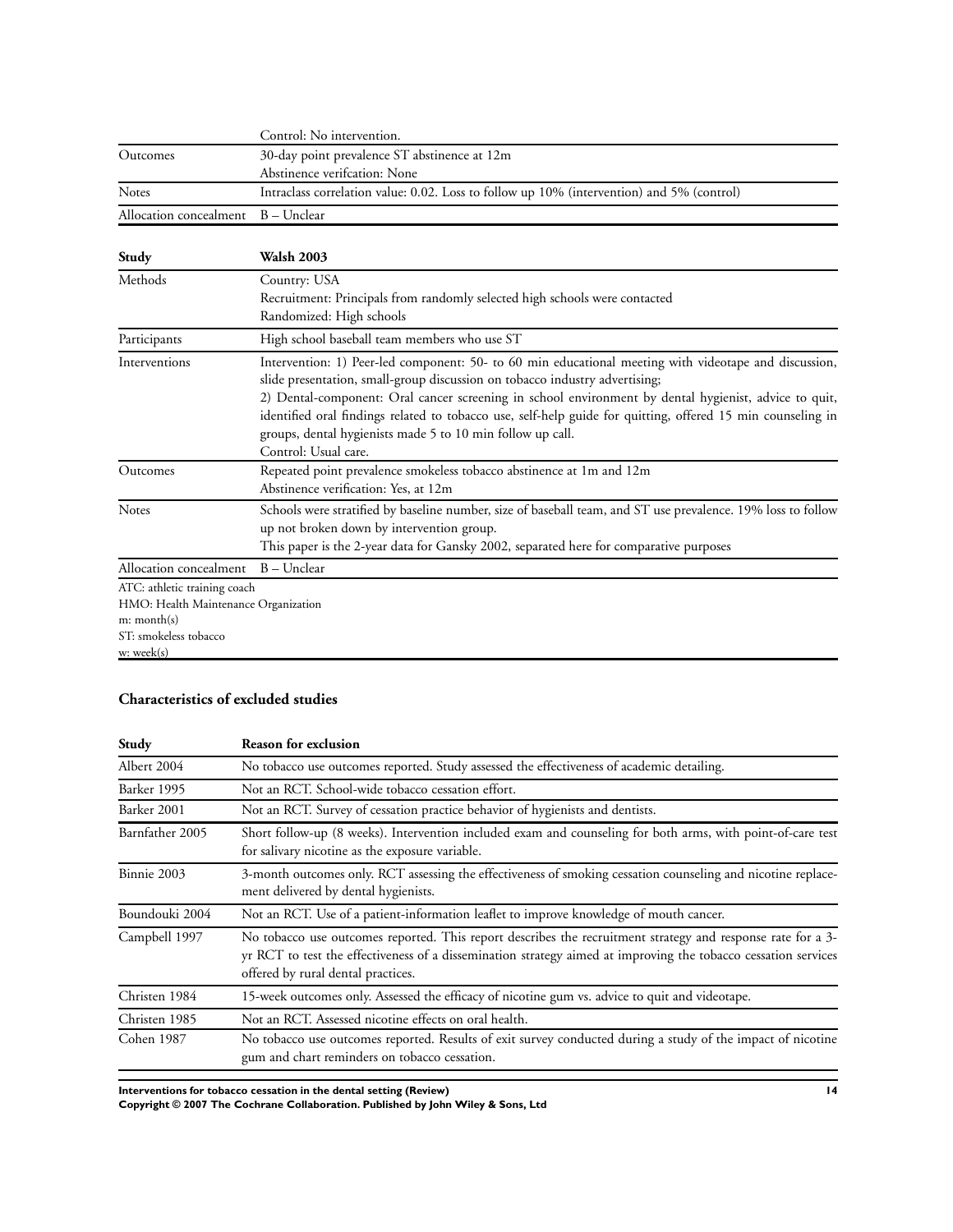| Cohen 1989                                                                                                             | Data reported in composite, without subgroup denominator values. There was no non-behavioural control<br>group. Unable to contact corresponding author, and co-authors did not have access to the the data.                                                                                                  |  |  |
|------------------------------------------------------------------------------------------------------------------------|--------------------------------------------------------------------------------------------------------------------------------------------------------------------------------------------------------------------------------------------------------------------------------------------------------------|--|--|
| Not an RCT. Hospital-based smoking cessation program using behavioral modification and pharmacotherapy.<br>Cooper 1989 |                                                                                                                                                                                                                                                                                                              |  |  |
| Gelskey 2002                                                                                                           | Not an RCT. No tobacco cessation outcomes. Study of tobacco use cessation counseling by oral health profes-<br>sionals.                                                                                                                                                                                      |  |  |
| Glasgow 1993                                                                                                           | Methods of individuals clinical trials are not included. Description of efforts to biochemically validate self-<br>reports of smoking cessation from participants in four large-scale randomized trials. Study of RCT in dental<br>clinics is reviewed elsewhere in this systematic review. See Little 1992. |  |  |
| Gordon 2002                                                                                                            | Not an RCT. Assessed the effectiveness of tobacco use counseling through public health dental clinics.                                                                                                                                                                                                       |  |  |
| Gordon 2005                                                                                                            | Not an RCT. Assessed the effectiveness of a behavioral intervention delivered through public health dental<br>clinics.                                                                                                                                                                                       |  |  |
| Gorin 2004                                                                                                             | Meta-analysis included 5 dental intervention studies of 3 months duration and Stevens 1995, which is included<br>in the review.                                                                                                                                                                              |  |  |
| Gould 1998                                                                                                             | Not an RCT. Survey of participants in an NCI training program for delivering tobacco use interventions.                                                                                                                                                                                                      |  |  |
| Greene 1994                                                                                                            | 3-month outcomes only. Assessed the effectiveness of two interventions for smokeless tobacco cessation.                                                                                                                                                                                                      |  |  |
| Gritz 1991                                                                                                             | No tobacco use outcomes reported. Report describes aims, study design, and patient accrual/characteristics for<br>an on-going randomized control trial evaluating surgeon and maxillofacial prosthodontist-delivered smoking<br>cessation intervention for head and neck cancer patients.                    |  |  |
| Gritz 1993                                                                                                             | Not in a dental setting. Hospital-based study assessing the impact of tobacco use counseling on head and neck<br>cancer patients. Only 7/110 health care professionals were dental providers.                                                                                                                |  |  |
| Hovell 1995                                                                                                            | No tobacco use outcomes reported. Assessed the distribution of anti-tobacco materials in orthodontic offices.                                                                                                                                                                                                |  |  |
| Hovell 2001                                                                                                            | Not an RCT. Assessed the effectiveness of a behavioral intervention delivered by orthodontists in preventing<br>pre-teens from initiating tobacco.                                                                                                                                                           |  |  |
| Johnston 1996                                                                                                          | Not an RCT. The questionnaire was being developed as part of a 2-year RCT of the effect of a multifaceted oral<br>health education program on tobacco use among elementary school children in Ontario CA. This is a report of<br>pretest evaluation for the questionnaire.                                   |  |  |
| <b>Jones 1993</b>                                                                                                      | Not an RCT. Baseline survey of tobacco use cessation activity and attitudes in community practices.                                                                                                                                                                                                          |  |  |
| Kentala 1999                                                                                                           | Prevention study. Assessed the effectiveness of behavioral counseling on preventing or treating adolescent smok-<br>ing.                                                                                                                                                                                     |  |  |
| Kirkwood 2001                                                                                                          | 4 week outcomes only. Assessed the efficacy of a smoking deterrent mouthwash. No tobacco use outcomes<br>reported.                                                                                                                                                                                           |  |  |
| Kirkwood 2002                                                                                                          | 4-week outcomes only. Assessed the efficacy of a smoking deterrent breathspray. Outcome is smoking reduction<br>not cessation.                                                                                                                                                                               |  |  |
| Koerber 2003                                                                                                           | No tobacco use outcomes reported. Assessed the effects of teaching dental students brief motivational interview-<br>ing.                                                                                                                                                                                     |  |  |
| Little 1992b                                                                                                           | 3-month outcomes only. Assessed the effectiveness of behavioral intervention techniques delivered by dental<br>hygienists during routine dental hygiene visits.                                                                                                                                              |  |  |
| Macgregor 1996                                                                                                         | Not an RCT. Evaluated the effectiveness of dental health advice for a reduction in cigarette smoking.                                                                                                                                                                                                        |  |  |
| Masouredis 1997                                                                                                        | 3 month outcomes only. Assessed the effectiveness of a smokeless tobacco intervention in colleges.                                                                                                                                                                                                           |  |  |
| Morgan 2000                                                                                                            | Not an RCT. Recommendations for oral health professionals for addressing patient tobacco use.                                                                                                                                                                                                                |  |  |
| <b>NCI 1994</b>                                                                                                        | Collection of monographs addressing smoking cessation in medical and dental environments. Data from primary<br>literature are covered elsewhere in this review. See Cohen 1987, Cohen 1989, Gritz 1993, Gritz 1990.                                                                                          |  |  |
| <b>NCI 1995</b>                                                                                                        | Intervention not confined to the dental setting. Community-based interventions with communities as the unit<br>of randomization. Tobacco control activities were promoted through medical and dental office settings.                                                                                        |  |  |
| O'Keefe 1995                                                                                                           | Not an RCT. Study of dental practioner compliance with tobacco use intervention training.                                                                                                                                                                                                                    |  |  |

**Interventions for tobacco cessation in the dental setting (Review) 15**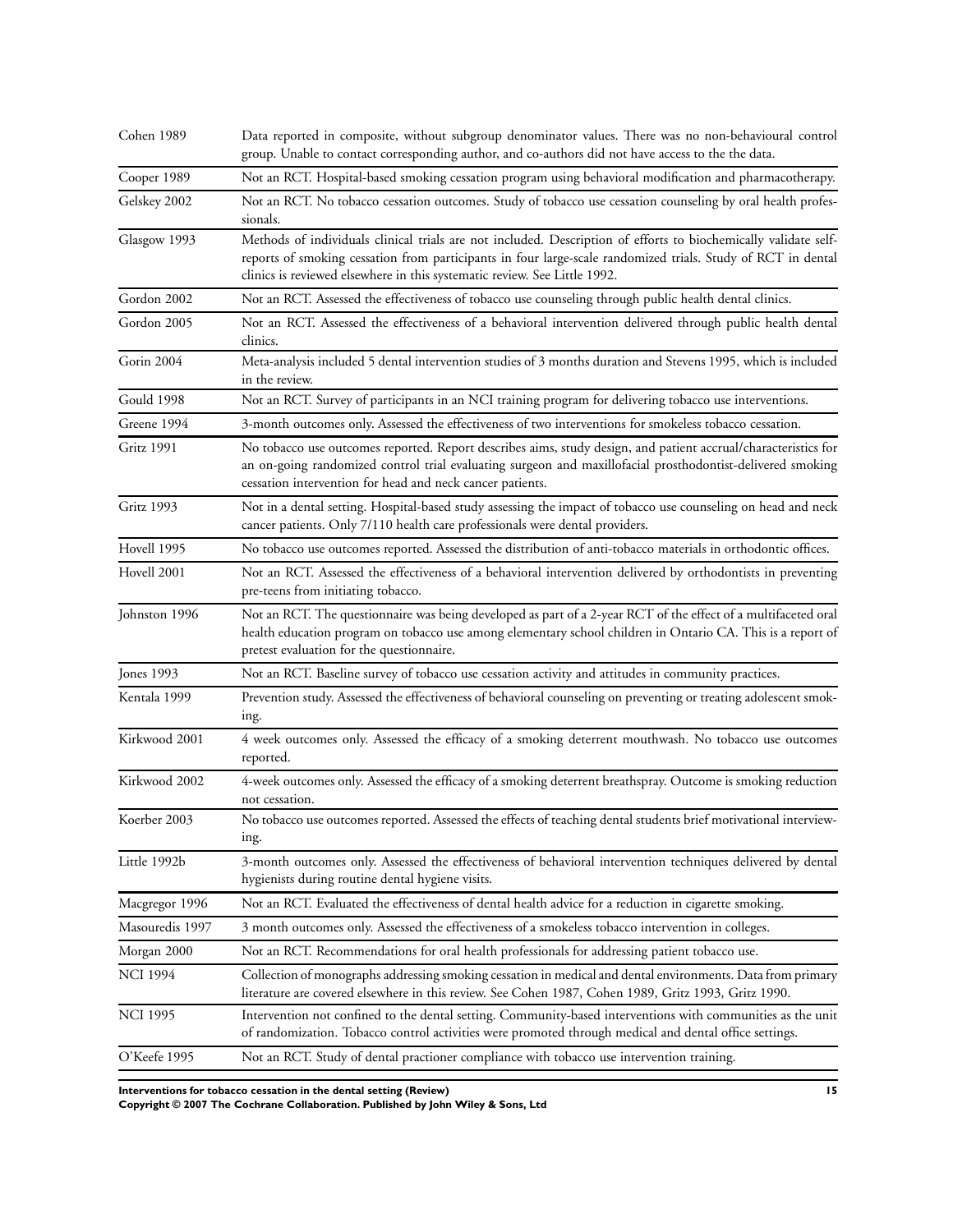# **Characteristics of excluded studies (***Continued* **)**

| Olson 1985            | 15-week outcomes only of salivary parameters before and after among smokers using nicotine-containing chewing<br>gum. No tobacco cessation outcomes. |  |
|-----------------------|------------------------------------------------------------------------------------------------------------------------------------------------------|--|
| Secker-Walker 1988    | Not an RCT. Pilot study of smoking cessation advice among patients in a periodontal practice.                                                        |  |
| Smith 1998            | Not an RCT. Case series of smoking cessation programs conducted in dental practices in the UK.                                                       |  |
| Williams 2002         | Abstract unavailable. No additional information supplied by author.                                                                                  |  |
| Wood 1997             | Not an RCT. 3-month data only. Office-based training in tobacco cessation for dentists.                                                              |  |
| RCT; operator blinded |                                                                                                                                                      |  |

# **A D D I T I O N A L T A B L E S**

# **Table 01. Behavioural vs usual care: Smokeless tobacco users, >=12 months**

| Study             | <b>Treatment</b> | Control (usual care) |
|-------------------|------------------|----------------------|
| Andrews 1999      | 40/394           | 8/239                |
| Gansky 2002       | 32/141           | 21/166               |
| Stevens 1995      | 25/245           | 19/273               |
| <b>Walsh 1999</b> | 60/171           | 30/189               |
| Gansky 2005       | 103/285          | 130/352              |

# **Table 02. Behavioural vs usual care: Cigarette smokers, >= 12 months**

| Study          | <b>Treatment</b> | Control (usual care) |
|----------------|------------------|----------------------|
| Severson 1998b | 35/1374          | 32/1350              |

# **Table 03. Behavioural vs usual care: Actively seeking treatment, >=12 months**

| Study       | Treatment | Control (usual care) |
|-------------|-----------|----------------------|
| Gansky 2002 | 32/141    | 21/166               |
| Walsh 1999  | 60/171    | 30/189               |
| Gansky 2005 | 103/285   | 130/352              |

# **Table 04. Behavioural vs usual care: Not actively seeking treatment, >=12 months**

| Study          | <b>Treatment</b> | Control (usual care) |
|----------------|------------------|----------------------|
| Andrews 1999   | 40/394           | 8/239                |
| Stevens 1995   | 25/245           | 19/273               |
| Severson 1998b | 35/1374          | 32/1350              |

**Interventions for tobacco cessation in the dental setting (Review) 16**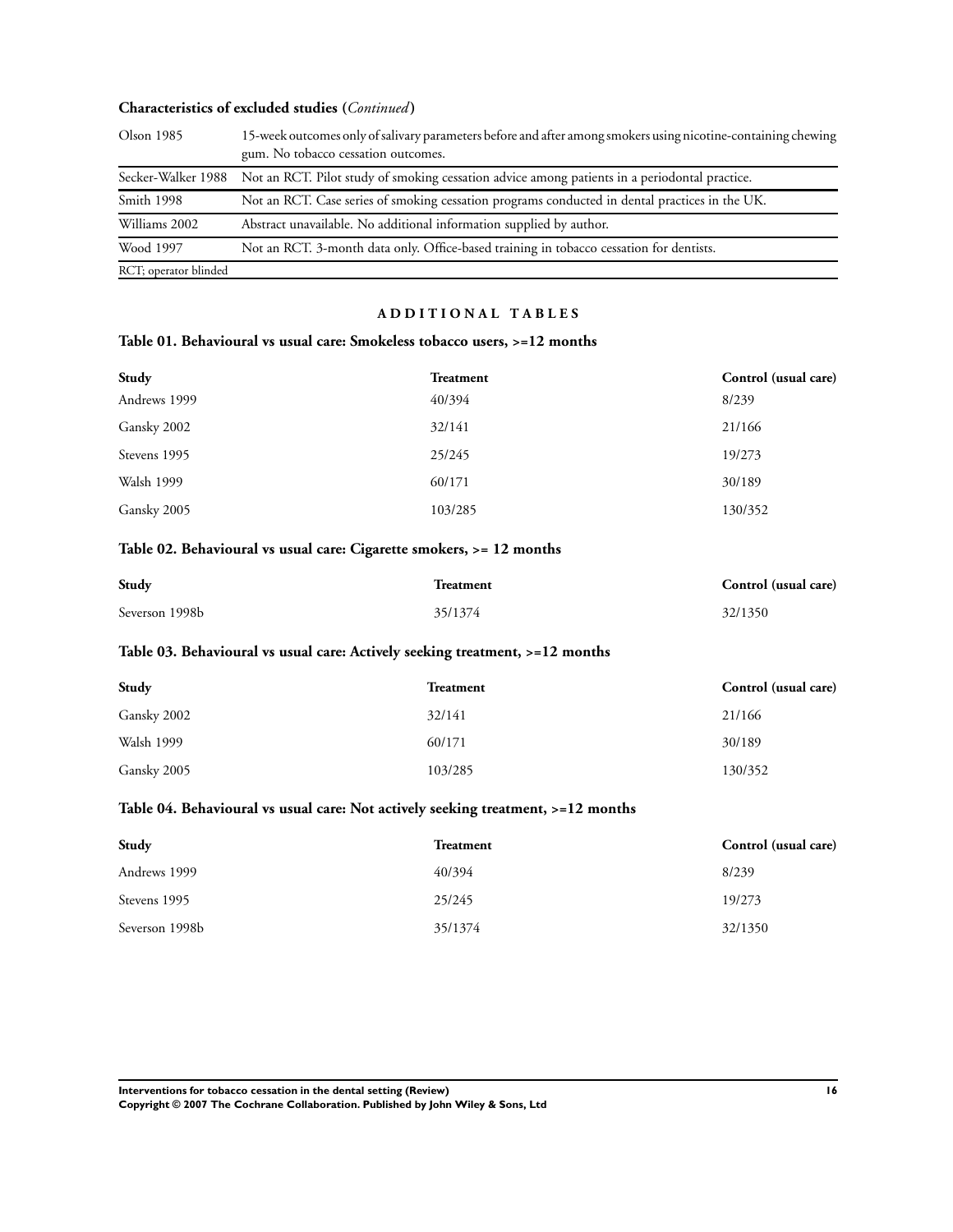# **Table 05. Behavioural vs usual care: Cluster randomization**

| Study             | Treatment | Control (usual care) |
|-------------------|-----------|----------------------|
| Andrews 1999      | 40/394    | 8/239                |
| Gansky 2002       | 32/141    | 21/166               |
| <b>Walsh 1999</b> | 60/171    | 30/189               |
| Severson 1998b    | 35/1374   | 32/1350              |
| Gansky 2005       | 103/285   | 130/352              |

# **Table 06. Behavioural vs usual care: Individual randomization**

| Study         | Treatment | Control (usual care) |
|---------------|-----------|----------------------|
| Severson 1995 | 25/245    | 19/273               |

# **A N A L Y S E S**

# **Comparison 01. Behavioural Interventions vs. Usual Care (adjusted)**

| Outcome title                                       | No. of<br>studies | No. of<br>participants | <b>Statistical method</b>          | <b>Effect</b> size  |
|-----------------------------------------------------|-------------------|------------------------|------------------------------------|---------------------|
| 01 Tobacco Abstinence $> = 12$<br>months (adjusted) | 6                 |                        | Adjusted odds ratio (Fixed) 95% CI | $1.44$ [1.16, 1.78] |
| 02 Tobacco Abstinence $> = 12$<br>months (adjusted) |                   |                        | Adjusted odds ratio (Fixed) 95% CI | Subtotals only      |
| 03 Method of Randomization<br>(adjusted)            |                   |                        | Adjusted odds ratio (Fixed) 95% CI | Subtotals only      |

# **I N D E X T E R M S**

# **Medical Subject Headings (MeSH)**

<sup>∗</sup>Counseling; <sup>∗</sup>Dental Offices; Oral Health; Randomized Controlled Trials; <sup>∗</sup>Tobacco, Smokeless; Tobacco Use Cessation [∗methods; psychology]

# **MeSH check words**

Humans

# **C O V E R S H E E T**

| Title                          | Interventions for tobacco cessation in the dental setting                                                                                 |
|--------------------------------|-------------------------------------------------------------------------------------------------------------------------------------------|
| <b>Authors</b>                 | Carr AB, Ebbert JO                                                                                                                        |
| Contribution of author(s)      | JOE and ABC both conceived and planned the review, sought trials and extracted data;<br>both were equally involved in writing the review. |
| Issue protocol first published | 2005/1                                                                                                                                    |
| <b>Review first published</b>  | 2006/1                                                                                                                                    |
| Date of most recent amendment  | 12 September 2006                                                                                                                         |

**Interventions for tobacco cessation in the dental setting (Review) 17**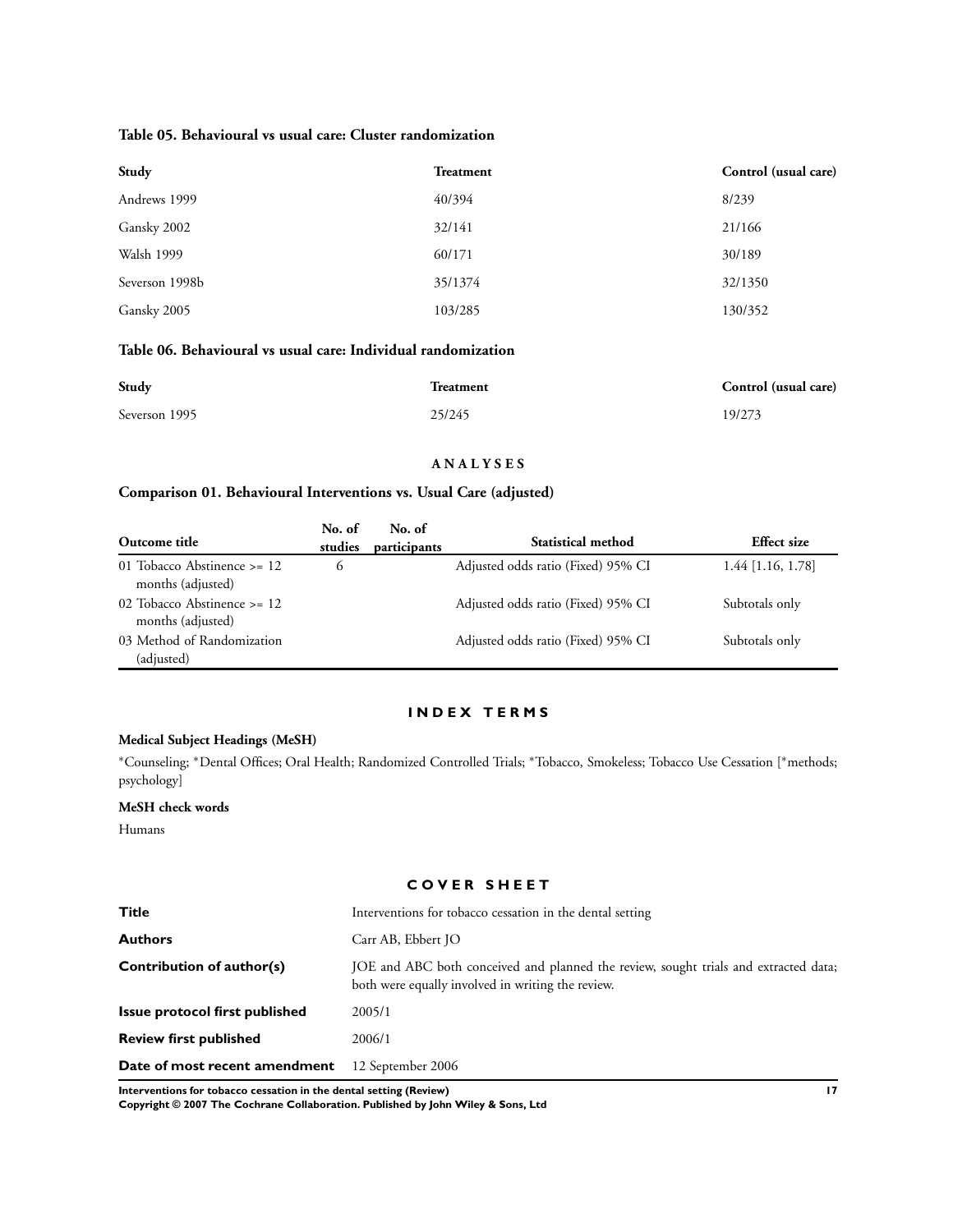| Date of most recent<br><b>SUBSTANTIVE</b> amendment     | 03 November 2005                                                                                                                                                                                             |
|---------------------------------------------------------|--------------------------------------------------------------------------------------------------------------------------------------------------------------------------------------------------------------|
| <b>What's New</b>                                       | The search was updated in April 2006. No new studies were identified. Two studies were<br>reviewed and added to the excluded studies list. This minor update was first published in<br>issue 1,2007.         |
| Date new studies sought but<br>none found               | Information not supplied by author                                                                                                                                                                           |
| Date new studies found but not<br>yet included/excluded | Information not supplied by author                                                                                                                                                                           |
| Date new studies found and<br>included/excluded         | 07 September 2006                                                                                                                                                                                            |
| Date authors' conclusions<br>section amended            | Information not supplied by author                                                                                                                                                                           |
| <b>Contact address</b>                                  | Dr Alan Carr<br>Department of Dental Specialities<br>Mayo Clinic<br>200 First Street SW<br>Rochester<br>MN 55905<br><b>USA</b><br>E-mail: Carr.Alan@mayo.edu<br>Tel: +1 507 284 2951<br>Fax: +1 507 284 0161 |
| DOI                                                     | 10.1002/14651858.CD005084.pub2                                                                                                                                                                               |
| Cochrane Library number                                 | CD005084                                                                                                                                                                                                     |
| <b>Editorial group</b>                                  | Cochrane Tobacco Addiction Group                                                                                                                                                                             |
| <b>Editorial group code</b>                             | HM-TOBACCO                                                                                                                                                                                                   |

**Interventions for tobacco cessation in the dental setting (Review) 18**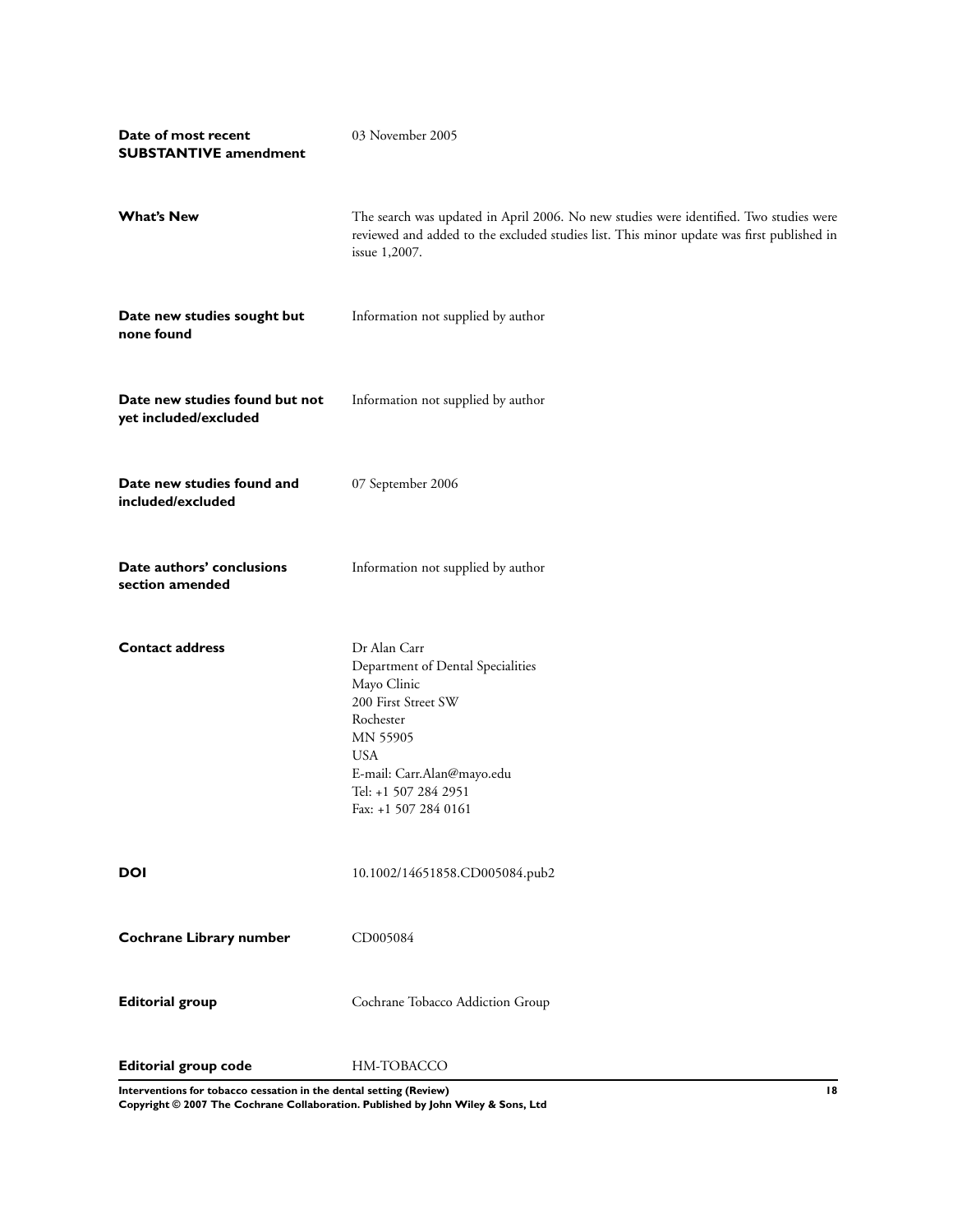# **G R A P H S A N D O T H E R T A B L E S**

# **Analysis 01.01. Comparison 01 Behavioural Interventions vs. Usual Care (adjusted), Outcome 01 Tobacco Abstinence >= 12 months (adjusted)**

Review: Interventions for tobacco cessation in the dental setting Comparison: 01 Behavioural Interventions vs. Usual Care (adjusted)

Outcome: 01 Tobacco Abstinence >= 12 months (adjusted)

| Study                                      | log [Adjusted odds ratio]                                                  | Adjusted odds ratio (Fixed) | Weight | Adjusted odds ratio (Fixed) |
|--------------------------------------------|----------------------------------------------------------------------------|-----------------------------|--------|-----------------------------|
|                                            | (SE)                                                                       | 95% CI                      | $(\%)$ | 95% CI                      |
| 01 Smokeless Tobacco Users                 |                                                                            |                             |        |                             |
| Andrews 1999                               | 1.18(0.40)                                                                 |                             | 7.5    | 3.26 [ 1.49, 7.17 ]         |
| Gansky 2002                                | 0.71(0.42)                                                                 |                             | 7.0    | 2.03 [ 0.89, 4.60 ]         |
| Gansky 2005                                | $-0.03(0.18)$                                                              |                             | 37.3   | $0.97$ [ 0.68, 1.38 ]       |
| Stevens 1995                               | 0.42(0.32)                                                                 |                             | 12.0   | $1.52$ $[0.81, 2.83]$       |
| Walsh 1999                                 | 1.05(0.27)                                                                 |                             | 16.3   | 2.86   1.68, 4.89           |
| Subtotal (95% CI)                          |                                                                            |                             | 80.2   | $1.54$ [ $1.21$ , $1.96$ ]  |
|                                            | Test for heterogeneity chi-square=15.77 df=4 p=0.003 $1^2$ =74.6%          |                             |        |                             |
| Test for overall effect $z=3.52$ p=0.0004  |                                                                            |                             |        |                             |
| 02 Cigarette Smokers                       |                                                                            |                             |        |                             |
| Severson 1998                              | 0.07(0.25)                                                                 |                             | 19.8   | $1.08$ $[0.66, 1.75]$       |
| Subtotal (95% CI)                          |                                                                            |                             | 19.8   | $1.08$ [ 0.66, 1.75 ]       |
| Test for heterogeneity: not applicable     |                                                                            |                             |        |                             |
| Test for overall effect $z=0.30$ $p=0.8$   |                                                                            |                             |        |                             |
| Total (95% CI)                             |                                                                            |                             | 100.0  | $1.44$ [ $1.16$ , $1.78$ ]  |
|                                            | Test for heterogeneity chi-square=17.46 df=5 p=0.004 l <sup>2</sup> =71.4% |                             |        |                             |
| Test for overall effect $z=3.29$ $p=0.001$ |                                                                            |                             |        |                             |
|                                            |                                                                            |                             |        |                             |

0.1 0.2 0.5 1 2 5 10

Favours control Favours treatment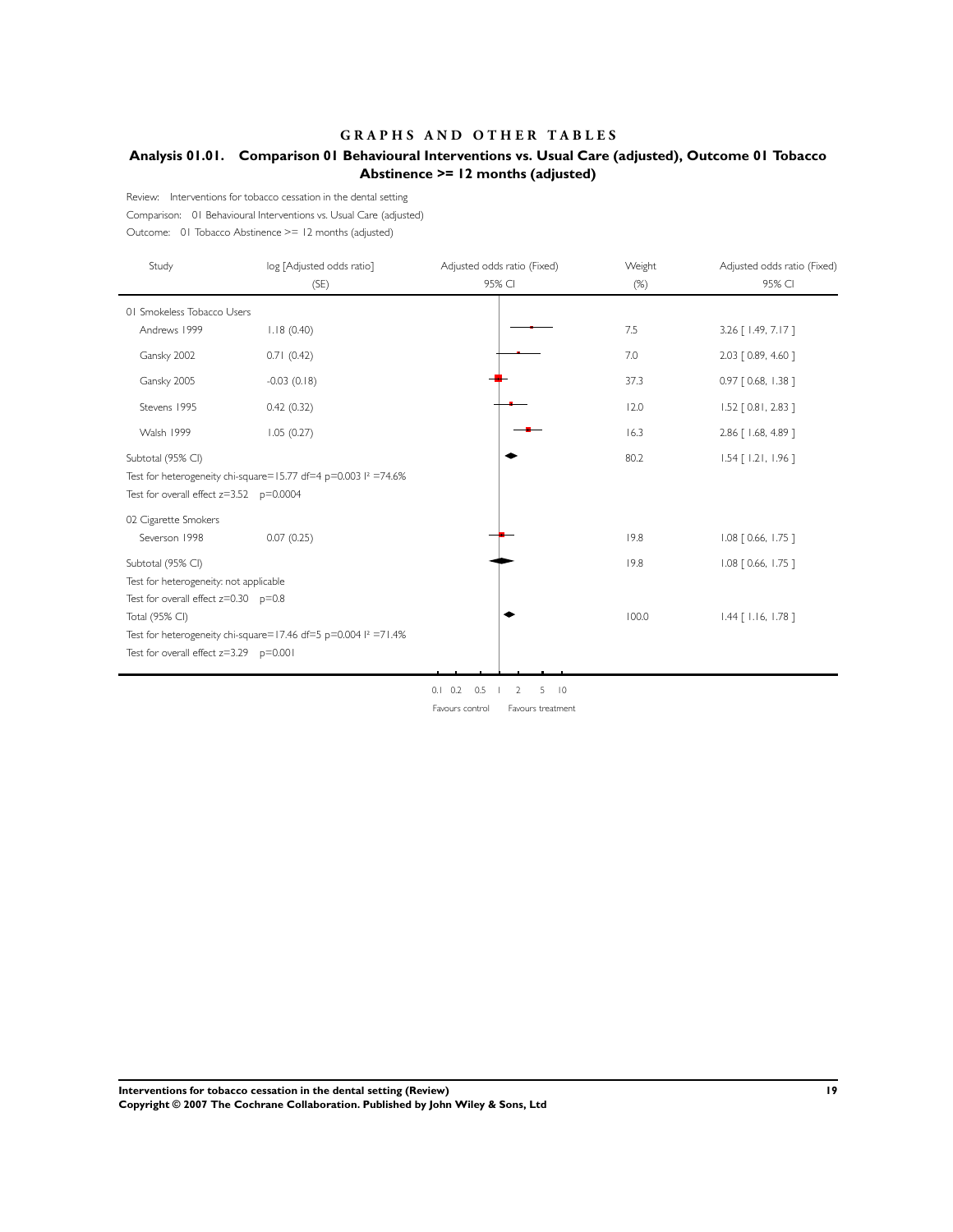# **Analysis 01.02. Comparison 01 Behavioural Interventions vs. Usual Care (adjusted), Outcome 02 Tobacco Abstinence >= 12 months (adjusted)**

Review: Interventions for tobacco cessation in the dental setting

Comparison: 01 Behavioural Interventions vs. Usual Care (adjusted)

Outcome: 02 Tobacco Abstinence >= 12 months (adjusted)

| Study                                        | log [Adjusted odds ratio]                                                  | Adjusted odds ratio (Fixed)                                 | Weight  | Adjusted odds ratio (Fixed) |
|----------------------------------------------|----------------------------------------------------------------------------|-------------------------------------------------------------|---------|-----------------------------|
|                                              | (SE)                                                                       | 95% CI                                                      | $(\%)$  | 95% CI                      |
| 01 Actively Seeking Treatment<br>Gansky 2002 | 0.71(0.42)                                                                 |                                                             | 11.5    | 2.03 [ 0.89, 4.60 ]         |
|                                              |                                                                            |                                                             |         |                             |
| Gansky 2005                                  | $-0.03(0.18)$                                                              |                                                             | $61.6$  | 0.97 [0.68, 1.38]           |
| Walsh 1999                                   | 1.05(0.27)                                                                 |                                                             | 27.0    | 2.86 [ 1.68, 4.89 ]         |
| Subtotal (95% CI)                            |                                                                            |                                                             | 100.0   | 1.41 [ 1.07, 1.86 ]         |
| Test for overall effect $z=2.43$ $p=0.02$    | Test for heterogeneity chi-square=11.89 df=2 p=0.003 l <sup>2</sup> =83.2% |                                                             |         |                             |
| 02 Not Actively Seeking Treatment            |                                                                            |                                                             |         |                             |
| Andrews 1999                                 | 1.18(0.40)                                                                 |                                                             | 19.2    | 3.26 [ 1.49, 7.17 ]         |
| Severson 1998                                | 0.07(0.25)                                                                 |                                                             | 50.3    | 1.08 [ 0.66, 1.75 ]         |
| Stevens 1995                                 | 0.42(0.32)                                                                 |                                                             | 30.5    | $1.52$ [ 0.81, 2.83 ]       |
| Subtotal (95% CI)                            |                                                                            |                                                             | $100.0$ | 1.48 [ 1.05, 2.09 ]         |
|                                              | Test for heterogeneity chi-square=5.53 df=2 p=0.06 l <sup>2</sup> =63.9%   |                                                             |         |                             |
| Test for overall effect $z=2.23$ $p=0.03$    |                                                                            |                                                             |         |                             |
|                                              |                                                                            |                                                             |         |                             |
|                                              |                                                                            | $0.1$ $0.2$ $0.5$<br>$\overline{2}$<br>5<br>$\overline{10}$ |         |                             |
|                                              |                                                                            | Favours control<br>Favours treatment                        |         |                             |
|                                              |                                                                            |                                                             |         |                             |
|                                              |                                                                            |                                                             |         |                             |
|                                              |                                                                            |                                                             |         |                             |
|                                              |                                                                            |                                                             |         |                             |
|                                              |                                                                            |                                                             |         |                             |
|                                              |                                                                            |                                                             |         |                             |
|                                              |                                                                            |                                                             |         |                             |
|                                              |                                                                            |                                                             |         |                             |
|                                              |                                                                            |                                                             |         |                             |
|                                              |                                                                            |                                                             |         |                             |
|                                              |                                                                            |                                                             |         |                             |
|                                              |                                                                            |                                                             |         |                             |
|                                              |                                                                            |                                                             |         |                             |
|                                              |                                                                            |                                                             |         |                             |
|                                              |                                                                            |                                                             |         |                             |